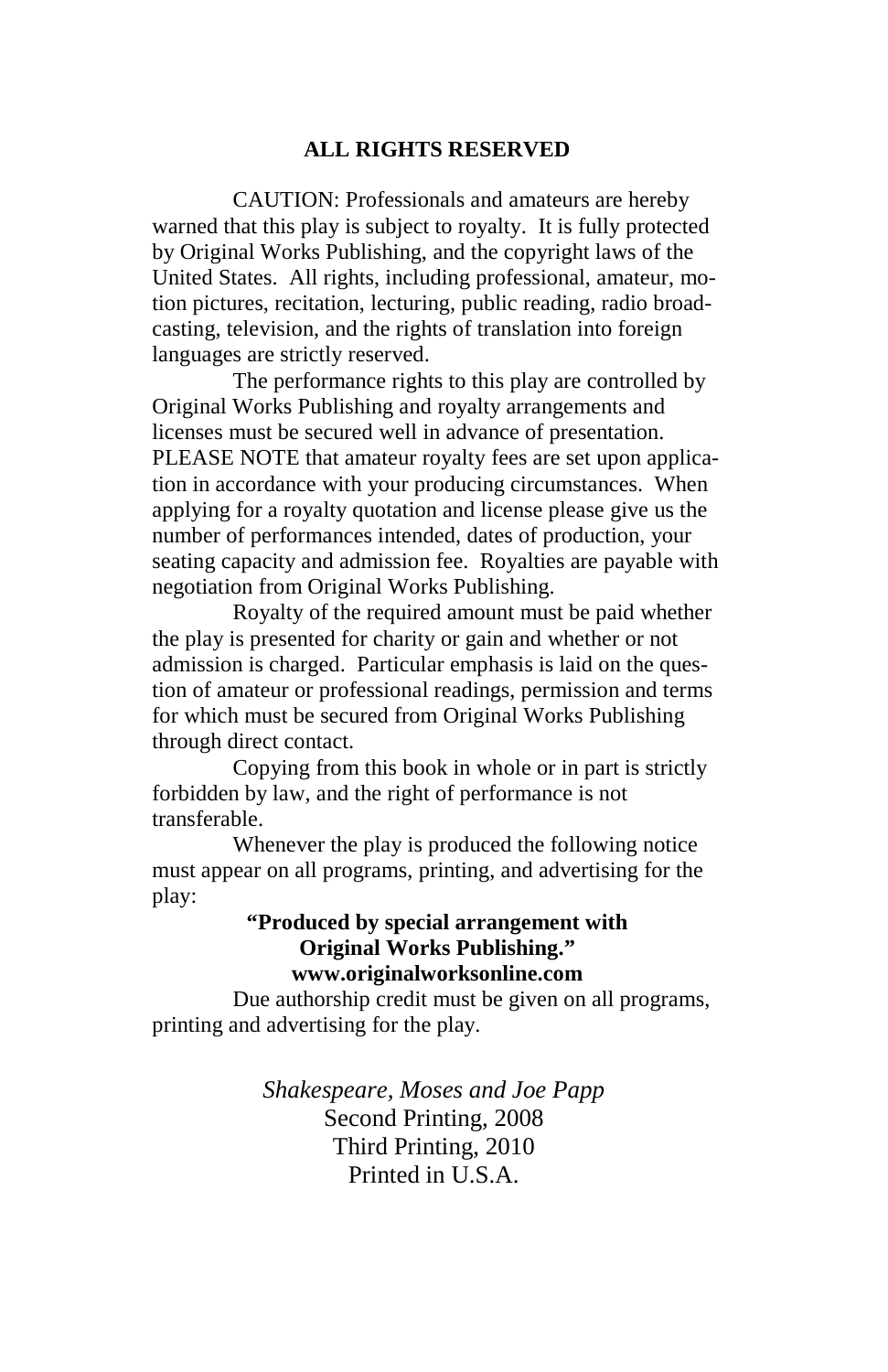# **Also Available From OWP**

# **Gloriana by Chuck Spoler**

2 Males, 2 Females (some playing multiple roles.)

**Synopsis:** A drama with plenty of comedy, Gloriana tells the story of Beth Cromwell, a disturbed teenager who believes that she is Elizabeth I. Consumed by "court intrigue", she spends her days speaking in Elizabethan English to her imaginary court jester, Trigolid. For two years Beth has refused to take anti-psychotic medication, as it would destroy her delusions. In order to manipulate Beth into taking her medicine, Dr. Burger, her psychiatrist, inserts himself and her parents into Beth's fantasy, as historical characters. The mystery deepens as Burger begins to suspect that a dark family secret is at the root of Beth's psychosis. If she finally takes the medication, she will lose the defense mechanism that has protected her, but if she doesn't, others may fall prey to the shadow that has encompassed her life.

# **To Bury Caesar by Chris Dickerson**

1 Male

**Synopsis:** He was a star - the Errol Flynn of the 19th Century Shakespearean stage.

He became America's first terrorist - and altered America's destiny forever.

Called the most handsome man in America, rich, dashing, and romantic, John Wilkes Booth was the favored son of a famous family, the darling of theatrical circles, a daring swashbuckler on-stage and off, the idol of hundreds of beautiful women.

At age 26, he seemed to have it all. Nothing was beyond his reach. But behind Booth's dark good looks and flashing wit lurked a deadly obsession -- a burning hatred for the United States government and its president, Abraham Lincoln.

On the night of April 14, 1865, Booth ignited a conspiracy to bring down that government.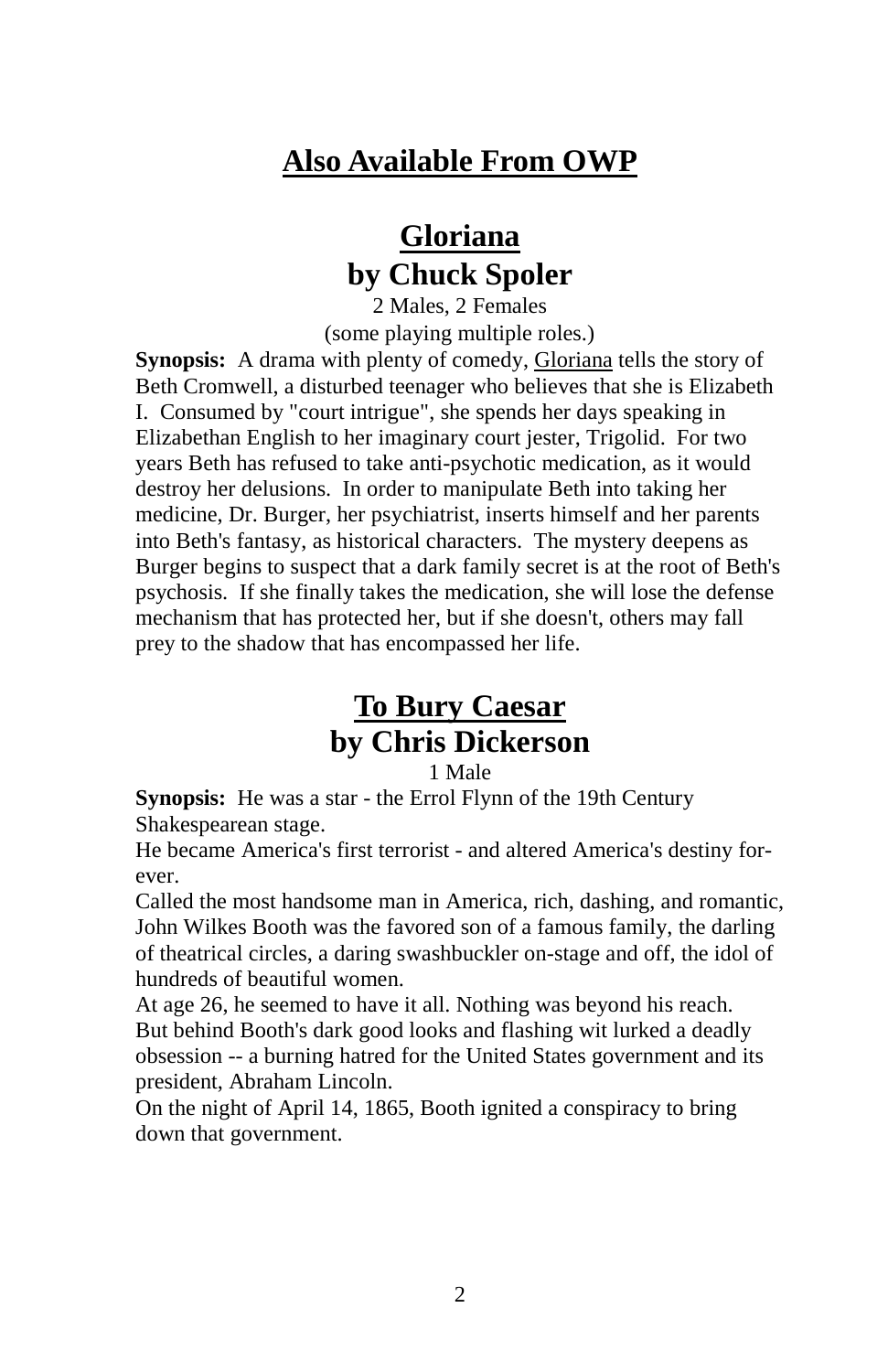# Shakespeare, Moses and Joe Papp by Ernest Joselovitz

## CAST OF CHARACTERS

Robert Moses, at age 70 Jesse Seligman, a young man, his new secretary

Joseph Papp, at age 37 Jacob Rose, his colleague and friend Peggy, his wife

Robert Wagner, New York City's Mayor

The Narrator, who also takes on the roles of the lawyer Silverstein, the lawyer Levenson, and the lawyer Schwartz: all of whom wear dark suits, carry expensive briefcases, and whose names are seldom seen in newspapers.

and various voices

#### TIME

The end of 1958 to August 1959.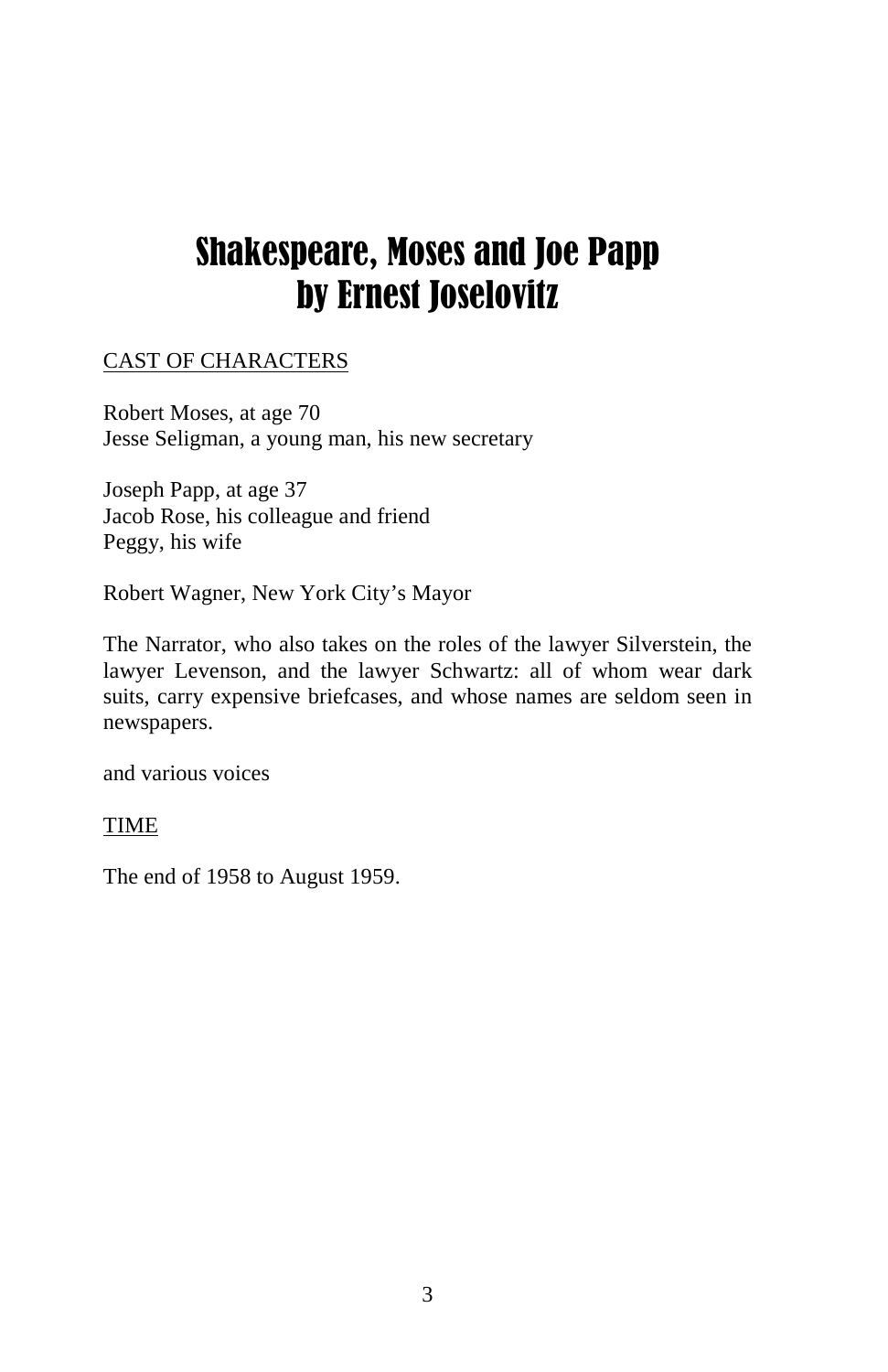#### **INTRODUCTION**

Joe Papp has roots in the Jewish culture of Eastern Europe; Robert Moses carries with him the money, class and proud heritage of the German Jew (who were here first). This is a clash between these two men defining two worlds: Robert Moses' world is of a spacial abundance, a facade of orderliness, a world of plaques and folders, a large solid desk, a model of the Verrazano Narrows Bridge. Joseph Papp's world seems at first a cramped chaotic mess, except just about everything in it denotes one set of activities, one ambition: the telephones, the manual typewriter, the changing model of the JULIUS CAESAR set. The two men occupying these worlds seem very different, too: Moses, always in a formal suit and tie, is cool, quiet, his emotions under a control nurtured and defined by experience and birth; Papp, dressed in old slacks and an open shirt, is wired, quick energy. But a closer look, and as their drama unfolds, reveal similarities: a vision not only for themselves but everybody else, and a single-minded driving ambition, carrying in its wake large egos.

This is history as myth. There are significant visual images - a wall of plaques, a model of the then-proposed Verazzano Narrows Bridge, a theatre set model - but the central focus is on the larger-than-life individuals. If it's not noted, I don't "see" it. I have tried, in the writing, to encourage a continuous flow, avoiding stagehands in blue light.

Thanks to: Lloyd Rose, my dramaturg. Lou Jacob, director. Jim Nicola, for the interview. Harold Black, for the Yiddish. Bob Griffin, for the financial legal expertise. Developed with The Playwrights Forum, New York Theatre Workshop, and Round House Theatre.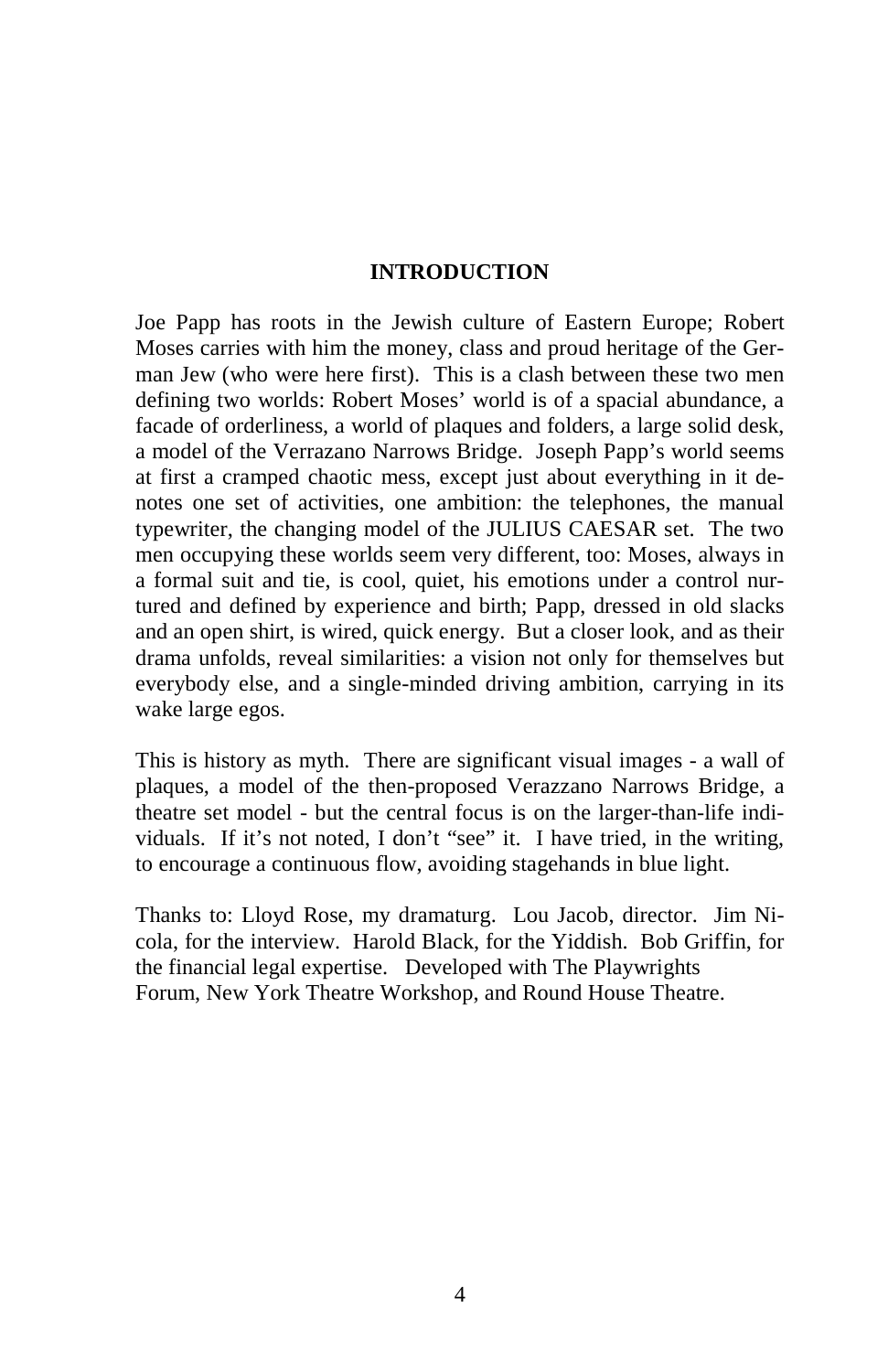#### *SHAKESPEARE, MOSES AND JOE PAPP*

#### *ACT I*

*Robert Moses sits at his desk.* 

NARRATOR: Robert Moses.

*The young man, Jesse Seligman, dressed with the same immaculate easy innate grace as his new boss and old family patriarch, walks in with a set of manila folders.* 

*He stops to gaze at the wall of plaques and citations.* 

SELIGMAN: Uncle? There's a missing plaque.

MOSES: The Lifetime Achievement Award from the American Society of Civil Engineers.

SELIGMAN: Oh. Great. When did you get that?

MOSES: I haven't yet.

SELIGMAN: Oh.

MOSES: But I will. *(Moses is already looking through his first folder of the day.)* I will.

NARRATOR: Went to Yale University, Oxford, and Columbia. Entered the Civil Service in 1922. By 1958 Robert Moses was the New York State and City Parks Commissioner, controlled the New York State Public Works Department, New York State Power Authority, New York Bridge and Tunnel Authority. Among other things. Robert Moses built every bridge and tunnel and highway in the state and city of New York, every single public house or building, for thirty-five years. By 1958, Robert Moses had built over six hundred parks in New York City alone, and had decided every event in every one of those parks.

*Cross-fade to:* 

PAPP: *(entering)* Jake? I quit!

ROSE: You what?

PAPP: CBS! - TV! - junk! it's junk!

ROSE: A full-time job ...

NARRATOR: Joe Papp, aka "Yussel Papirofsky", son of Yetta and Shmuel, a trunk maker who was usually unemployed. Did not attend Yale or Oxford or Columbia. Graduated high school to work as a janitor, a barker on Coney Island, delivered laundry. Among other things.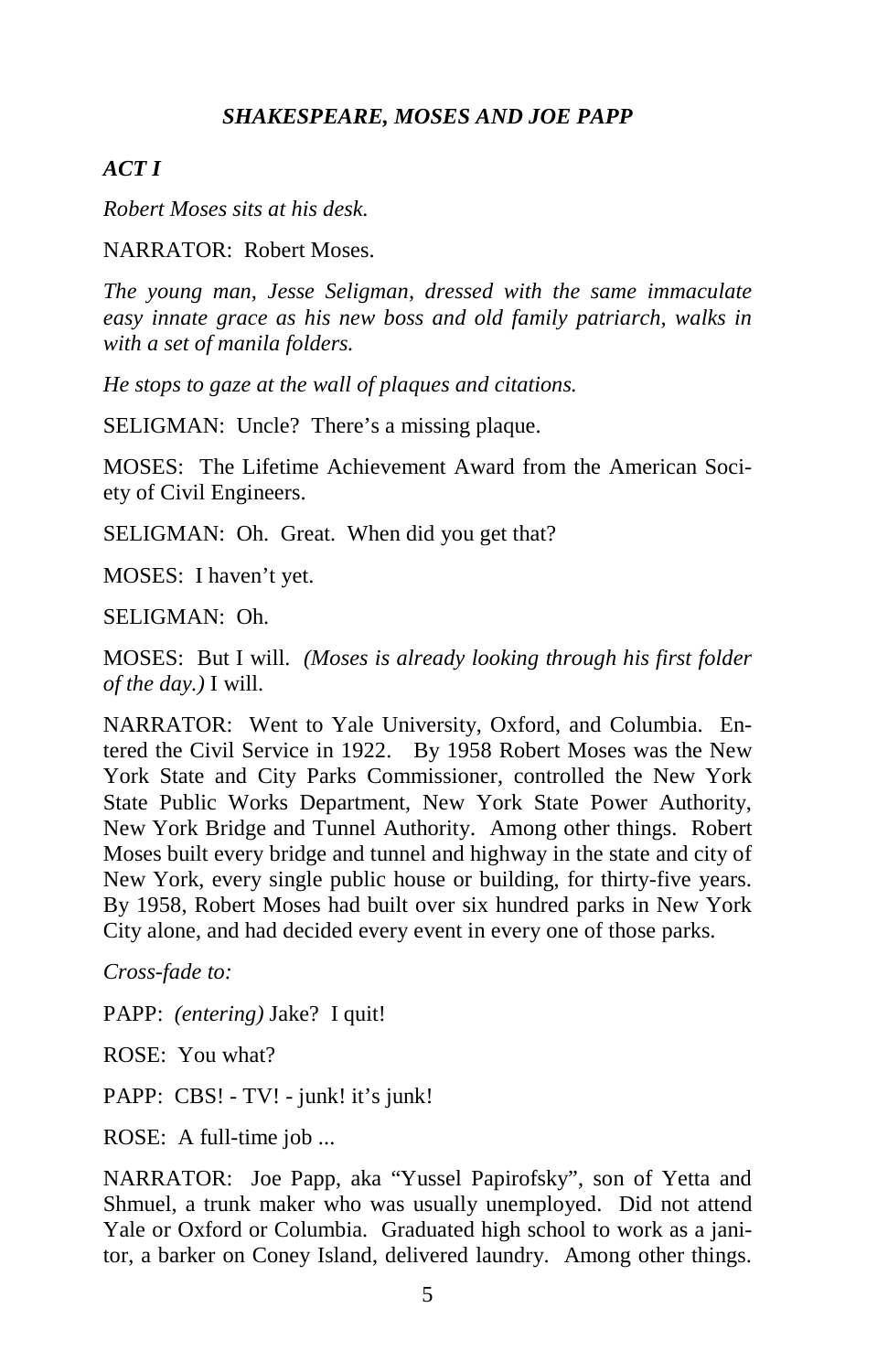Then he joined the Navy. Which is when he started to put on shows. After the war he joined a sheet metal factory and the Actors Lab, which was mostly Communists, like himself. He wandered through a few marriages and a job as floor manager for CBS.

PAPP: "I turn my back. There is a world elsewhere." Coriolanus, Act 3, scene ...

ROSE: It's a paycheck!

NARRATOR: Not what you'd call a prescription for greatness.

PAPP: Stop! Jake!

ROSE: You have Peggy, the new kid, the alimony payments.

PAPP: I know - I will. I've still got Shakespeare.

NARRATOR: And oh yes, this man passionately loved the plays of Shakespeare. So, in 1953, at a rundown church on Avenue D, Joe Papp and Jake Rose had started the New York Shakespeare Theatre.

ROSE: Oh you do ... A theatre company without a theatre, not even a budget, that charges no admission for a season of 400 year old plays running outdoors for a few summer months? You understand this.

PAPP: There is greatness here, for me, for you, this is it, right here.

ROSE: Well. But. Giving up your day job....

PAPP: You'll do it, mark my words, someday, you'll be out too, out of that ice box job.

ROSE: Oh you think.

PAPP: Think? I know. My bones tell me, my blood tells me . Joe Papp, Jake Rose - can't you see it? touch it? great things. You're here, with me, believe in this, the two of us. Producers!

ROSE: Maybe so, well sure, well yes.

PAPP: Well yes. Jake. The two of us, the North Atlantic, L.A. Actors Lab, New York.

NARRATOR: Unspoken now, the pain and anger too recent: the House Committee, subpoenas and testimony, the two of them, refusal and defiance, and the blacklist.

*Between them, a silence.* 

ROSE: Hey.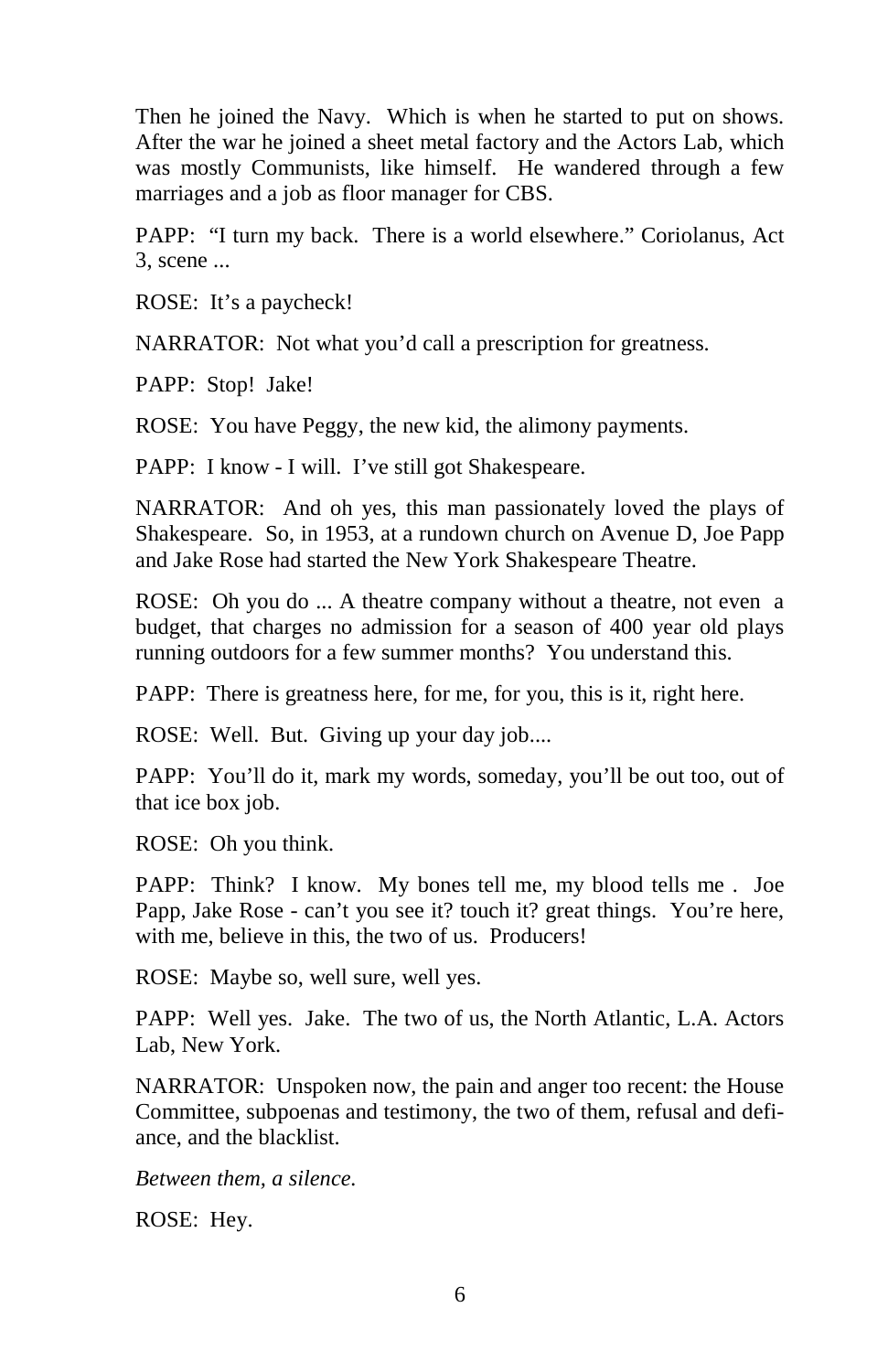PAPP: Hey. "We have set our life upon a cast...!

ROSE: "And we will stand the hazard"!

PAPP: Right.

ROSE: Right. *(Holds out one of the telephones)* Get to work.

*Cross-fade to:* 

MOSES: *(dictating to Seligman)* "Dear Jerry, Thank you for your article of November-the-22nd, 1958. I am pleased to confirm the accuracy of your reporting, I can always count on your sympathy and your thorough knowledge of the subject. The proposed Verrazano Narrows Bridge will provide tens-of-thousands of jobs, benefit millions of motorists every year, a work of art, commerce and convenience.

"Dear Mr. McConaga, Minneapolis Star, article of November-the-22nd. I am pleased to confirm the accuracy"... so forth so on, the same.

"Dear Mr. Bateman, San Francisco Chronicle, article of November the 23rd. I wish to correct your misapprehension of the facts regarding the displacement of residencies necessitated by the proposed Verrazano Narrows Bridge. It was, I'm sure, unintentional. Attached is the correct information. Our legal counsel will be in touch with you about the wording of your printed retraction."

"Dear Isaac, Atlanta Constitution, "Your article of November-the-23rd ...

*Moses notices a manila envelope.* 

MOSES: How did this get here?

SELIGMAN: Today's 9 a.m. delivery, along with .... oh... my God.

*Having opened it, Moses pours out (as expected) large- denomination dollar bills ...* 

MOSES: You did not see this. I did not see this.

SELIGMAN: A bribe, this is a bribe, it's illegal, I'll report it, we have to report it to the proper authorities.

MOSES: I'm the proper authority, Mr. Seligman, over a dozen unions, hundreds of contractors and sub-contractors. So: no name, no return address, you'll mail it from ... Manchester Vermont. It's a donation with an unsigned cover letter, " in gratitude for ..." and a request for anonymity- send it to Fordham University. That way Fordham University has a new lab. And my hands are clean.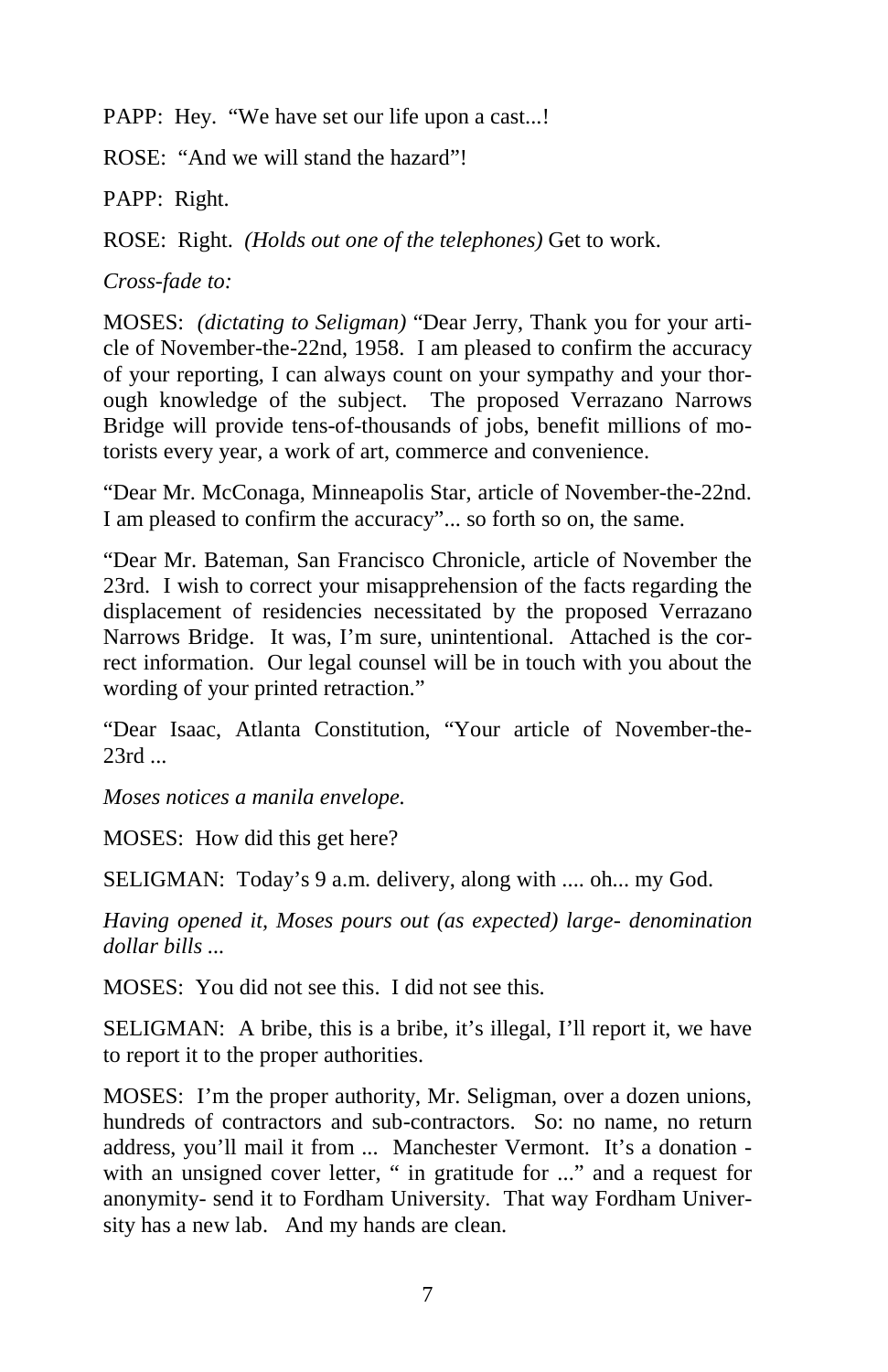SELIGMAN: But this particular contractor will think you're obligated.

MOSES: ... when I'm not.

SELIGMAN: But they're breaking the law.

MOSES: An anonymous businessman making a generous donation to Fordham University?

SELIGMAN: But if you don't hire them ...

MOSES: They'll think they've succeeded in breaking the law. And that I wield so much power over construction contracts that I got a better offer. *(He holds out his tight fist:)* I've got them by the balls, Mr. Seligman. *(He opens his empty hand:)* Without a trace of their dirt, a hint of their stink. *(returning to dictating letter:)* "...Isaac," Atlanta Constitution, "...your article of November-the-23rd, I am pleased ...." so forth so on.

### *Meanwhile:*

PAPP: *(on the telephone)* Me? Am I what? This makes a difference in your charitable donation? *(A beat.)* Well yes, I am Jewish. *(A beat.)*  Yes. It's Papirofsky. *(A beat.)* Shalom to you.

ROSE: *(to Papp)* Jewish? You? Your mother knows, I know... Does your wife? ...

PAPP: It's New York, it's the theatre: so now I'll be Jewish. For a donation of \$500 I'd be a Nepalese Buddhist.

*And then ...* 

SELIGMAN: Temple Emanuel, the High Holidays.

MOSES: Two seats. In the back, you'll insist. Then purchase two seats... *(finds the envelope)* here, at Temple Israel.

SELIGMAN: Which one will you attend?

MOSES: Neither. Yom Kippur. No disrespect, but on what other holiday does a fella pay \$50 for a seat and then never get to sit down? This way I'm happy, the rabbis are happy. Any questions, remember, my wife insisted we attend ... whichever, "the other one." *(A beat.)*  Next.

*As Moses is handed another, thick folder ... Cross-fade to:* 

ROSE: *(on telephone)* Department of Corrections? Mr. Fleming? Jake Rose...We are in dire need of some billy clubs. It's a modern JULIUS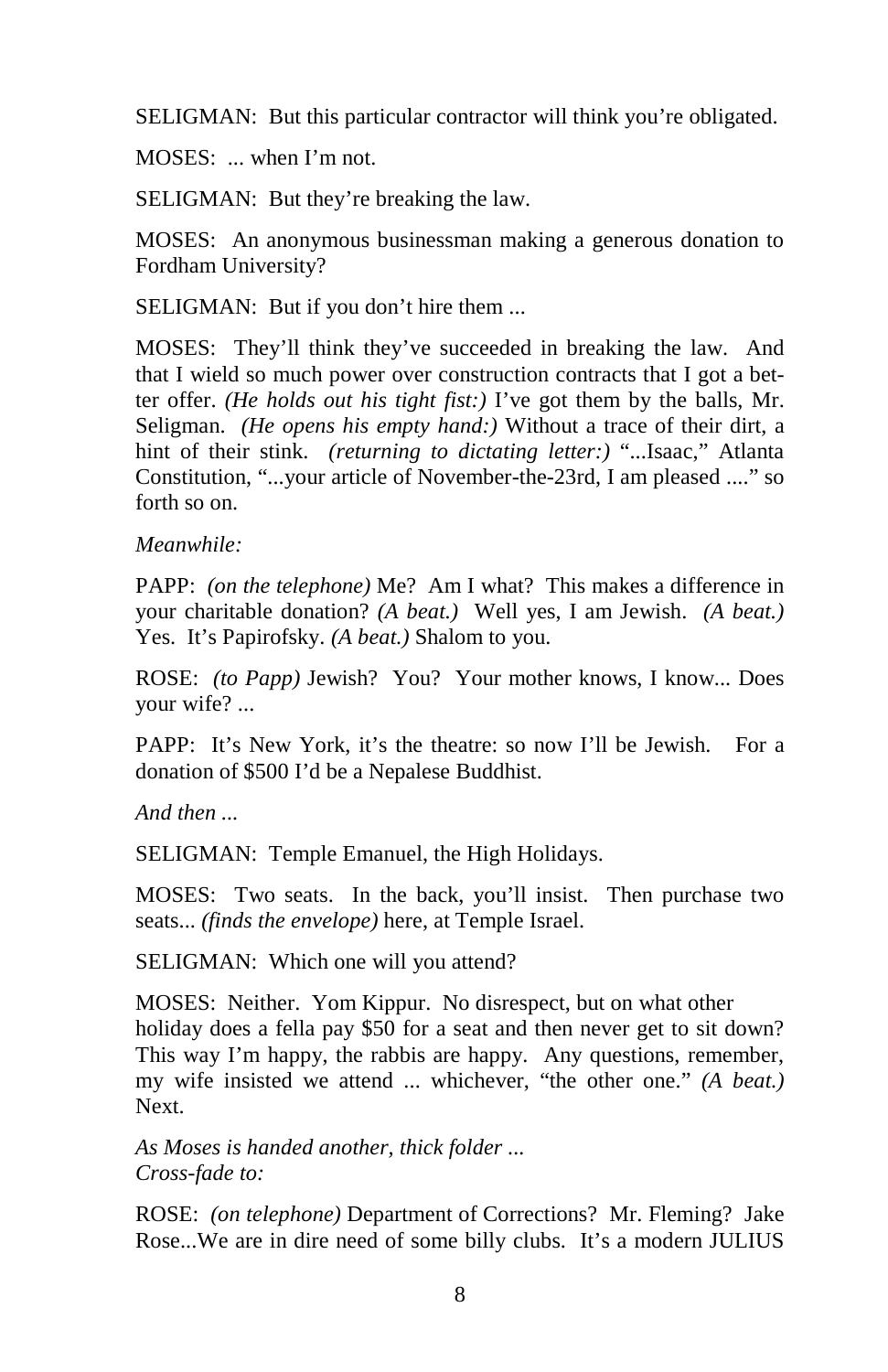CAESAR. One? Two? ...

PAPP: *(grabbing Rose's telephone)* Ten!

ROSE: *(grabbing it back)* Three? *(A beat.)* Three. Yes. Thank you.

PAPP: *(On telephones)* Sanitation? This is Papp.

NARRATOR: ... Papp, Joe Papp, who reached Mayor Wagner, wanting not money, "not one cent, just in-kind services, from a few, you know, city agencies."

ROSE: Actually, yes, there is more.

PAPP: Right.

ROSE: Handcuffs.

PAPP: A pick-up truck.

ROSE: Whatever you can spare ...

PAPP: *(grabbing Rose's telephone)* Ten!

ROSE: *(having grabbed back his phone)* Mr. Fleming? Mr. Fleming. *(He's hung up.)*

WAGNER: Sure, well, sure. Shakespeare.

NARRATOR: ... the Mayor thinks,

WAGNER: ...A couple shows on the lawn, how much could that possibly amount to?

*Meanwhile, Papp nods, clicks off, dials again.* 

PAPP: Office of Civil Defense? Papp here.

NARRATOR: "How much could that possibly amount to," he thought.

PAPP: Paint: that army green, a few gallons ... twenty?

ROSE: *(into telephone)* Housing Authority.

PAPP: *(back into telephone)* Department of Public Events?

ROSE: Jake Rose here.

PAPP: Papp.

ROSE: Scaffolding, metal.

PAPP: Two-by-fours.

ROSE: No? *(Beat.)* Nothing? *(Beat.)* Where? *(Writing it out)* Sewer... Services.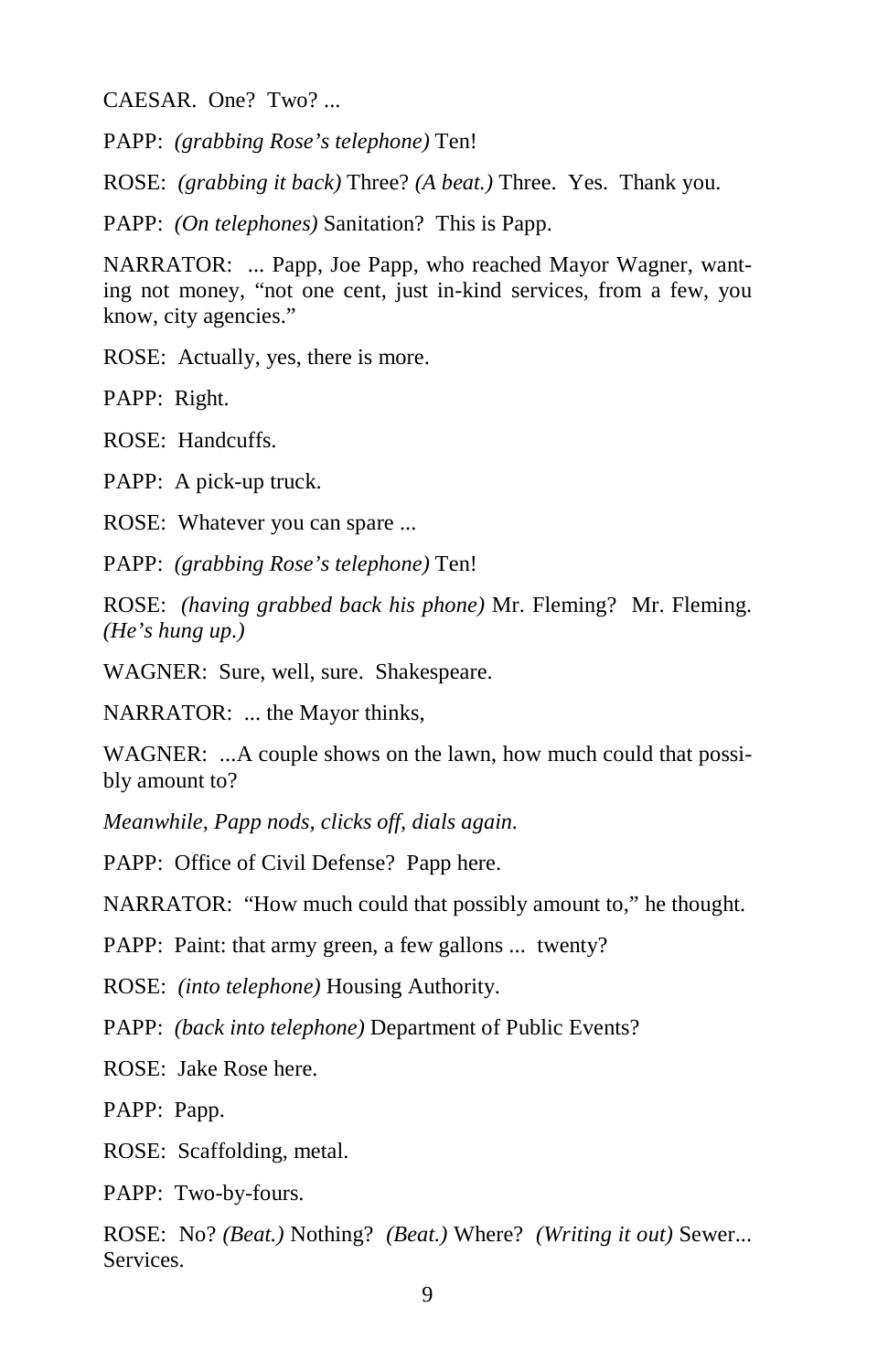*Hands slip of paper to Pap.* 

PAPP: You have two-by-fours - How many? *(Sign from Rose: four.)*  Eight. *(A beat)* Six? OK. By tomorrow.

ROSE: City Armory? Jake Rose. He did? Yesterday/ A cannon? You sent us a cannon?

PAPP: Sewer Services? I could use some scaffolding, metal.

ROSE: Well what have you got in the way of knives and pistol?

*Cross-fade to:* 

MOSES: *(Goes to another folder)* What's this? "Papp ..."

SELIGMAN: Shakespeare in Central Park.

MOSES: What now?

SELIGMAN: He can't ask for donations, that was your ruling. Loophole, he found a loophole: that the Welfare Department actually has jurisdiction over the Park's northwest corner at 81st Street.

MOSES: Which is where his actors passed the hat? *(Moses chuckles, shakes his head in admiration. Then.)* Letter, New York Municipal Welfare Department; we'll have to put a stop to this.

SELIGMAN: But, sir ...

*Moses goes to the model of the Verrazano Narrows Bridge. He is slowly pulling out a piece of one of the girder's foundations ...* 

SELIGMAN: The bridge ... Sir? - What you're doing ... it'll collapse ... sir?!

*Moses stops.* 

MOSES: One piece, permit one weak spot, Mr. Seligman, one loophole, and the whole structure collapses.

SELIGMAN: Yes sir.

MOSES: Send the letter.

NARRATOR: That's the start of it, the way we see it now.. Joe Papp and Robert Moses, hero and monster. Now that they're both dead. Now that years have gone by. Events become memories become... what? - fiction. Hindsight becomes foresight, two-and-two adds up to five. One story and another, first- second- third-hand. "Magnetism", "vision", "genius". Well not here. Not this.

*Cross-fade to:*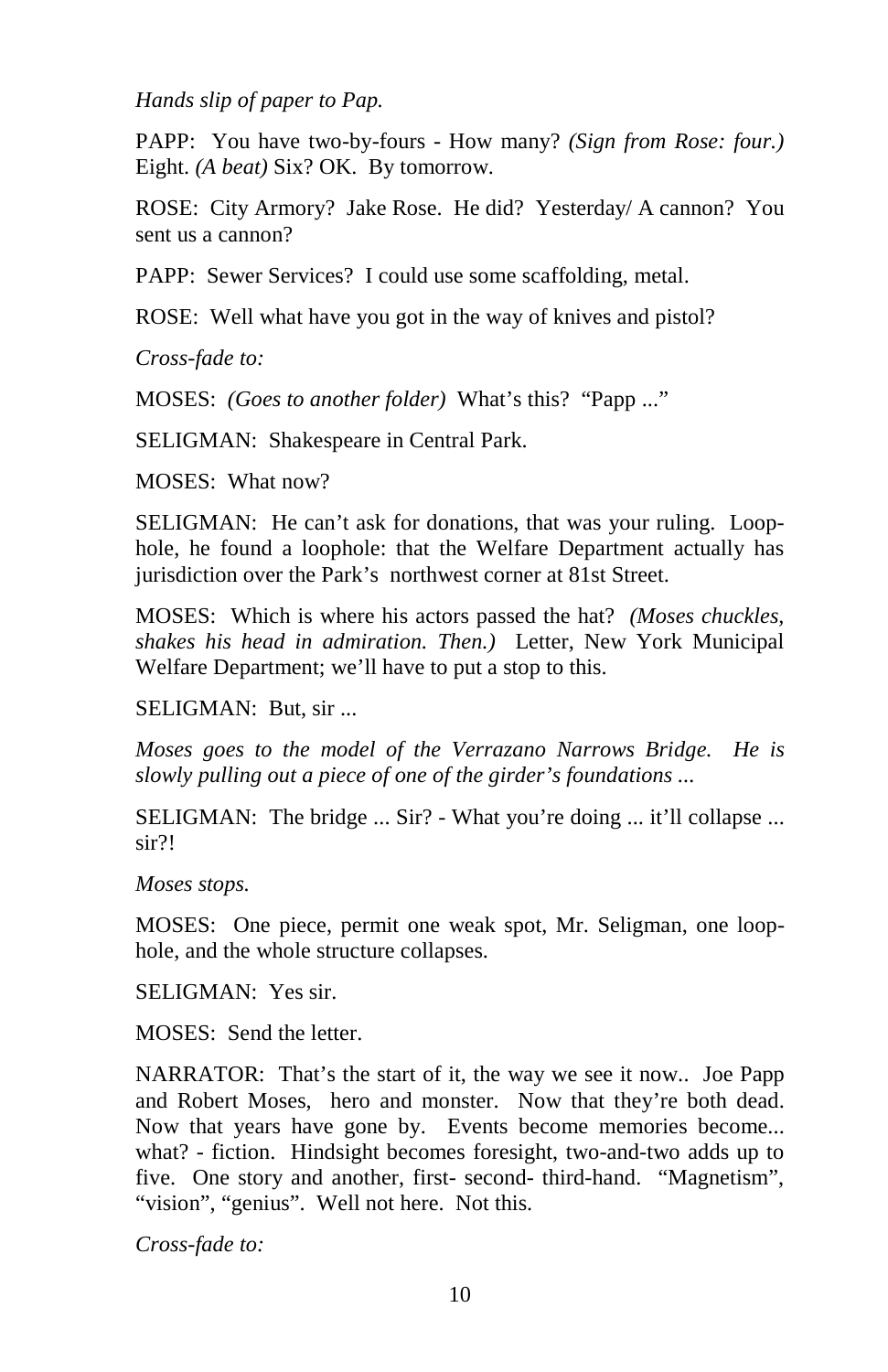ROSE: Welfare Department. The Parks Commissioner, Moses, got to them. No more donations.

PAPP: No.

ROSE: "Undignified" is what he calls it.

PAPP: *(bolts out of his seat:)* What? - "Undignified" - What's he talking about? - People want the opportunity, a token of appreciation, nothing wrong with that.

*He slams paper into his typewriter...* 

ROSE: *(His hand over Papp's)* Stop.

PAPP: It's not his damn corner!

ROSE: Think - Joe? - think. He ... is ... right

*Papp stops: an abrupt silence.* 

PAPP: Jake - what are you saying?

ROSE: That he's right.

PAPP: Right wrong, we need the money.

ROSE: ...Right about us passing the hat - what are we anyway? Beggars?

PAPP: Beggars, well no, but ... Jake - what are you saying?

ROSE: Handouts - there's something wrong - about handouts from poor people hungry for a little culture.

PAPP: Hardworking people, family people.

ROSE: Struggling students.

PAPP: Old people.

ROSE: Taxpayers.

*It's as if a light bulb has gone off!* 

PAPP: Are you saying ... ?

ROSE: Tax ...

PAPP: ... money.

ROSE: Government money. Our government.

PAPP: Money for the people ...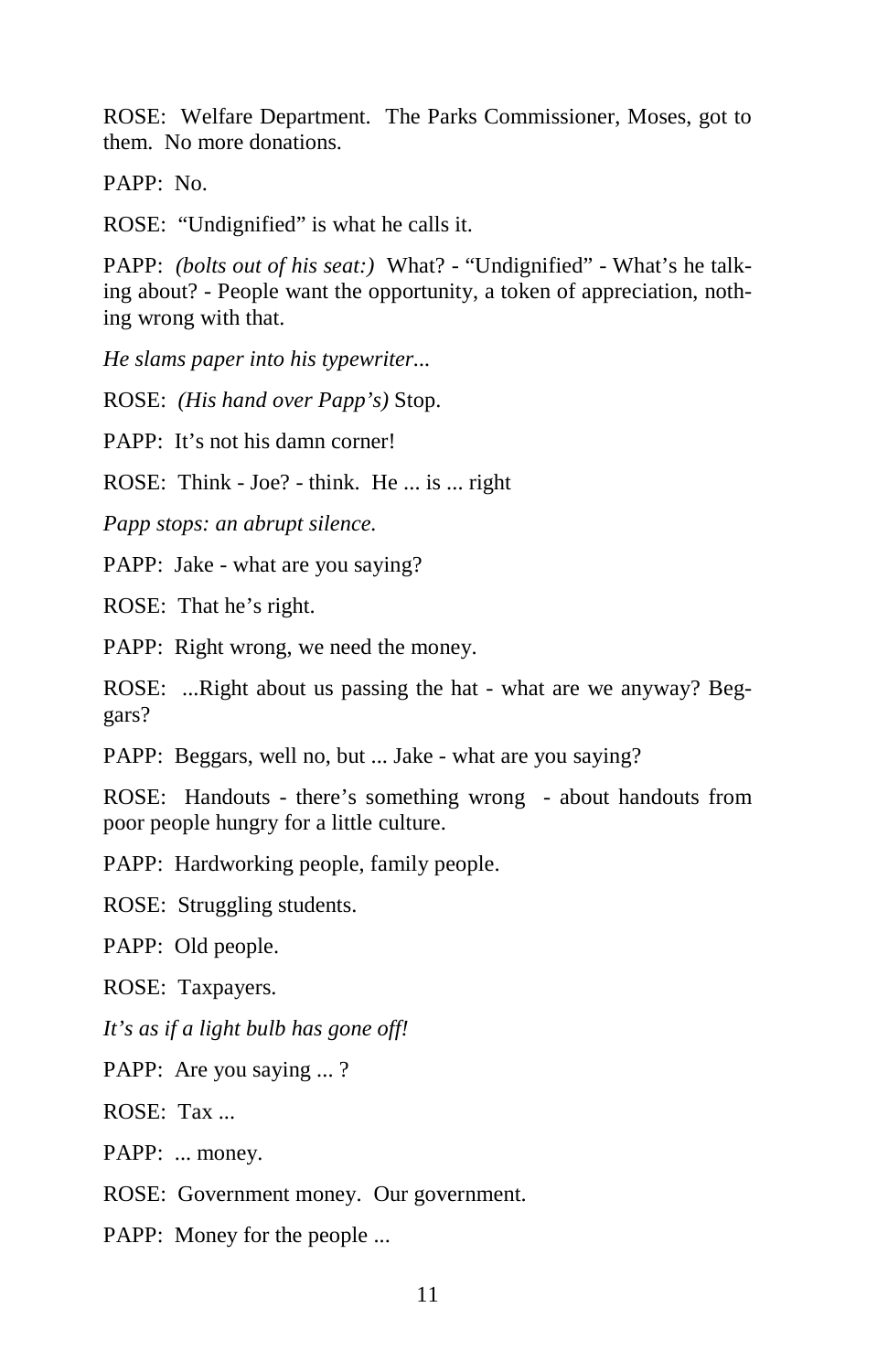ROSE: The people's needs ...

PAPP: ...for a little culture.

ROSE: Like Shakespeare.

PAPP: The people's Shakespeare.

ROSE: Educational

PAPP: Recreational.

ROSE: Like schools. Libraries.

PAPP: Like ... parks.

ROSE: From the City Council. The Board of Estimates.

PAPP: The Parks Commission itself!

*Papp whirls to his typewriter. His fingers bang away ...* 

ROSE: Money for theatre.

PAPP: *(typing away)* Free... Shakespear.... in Central Park.

*By now, Papp is busily typing ....* 

NARRATOR: It was for him, at the time, just another letter, "money for theatre", that's it, that's all.

*Cross-fade to:* 

MOSES: Does he understand the full meaning of the term "Parks Commissioner"? Did I miss a letter here? A written request of some sort?

SELIGMAN: He does pledge not to pass the hat.

MOSES: "Undignified?" He says it's undignified?

SELIGMAN: You said that.

MOSES: Should be unnecessary, he says. When I build him a theatre!

SELIGMAN: He's naive. He means well. It's Shakespeare, after all, Shakespeare for the underprivileged.

MOSES: Oh? He's already taken enough lumber from this department to build a house. And now he demands - demands! - a \$200,000 theatre facility? All for what? - for six weeks a year?

*Cross-fade to:*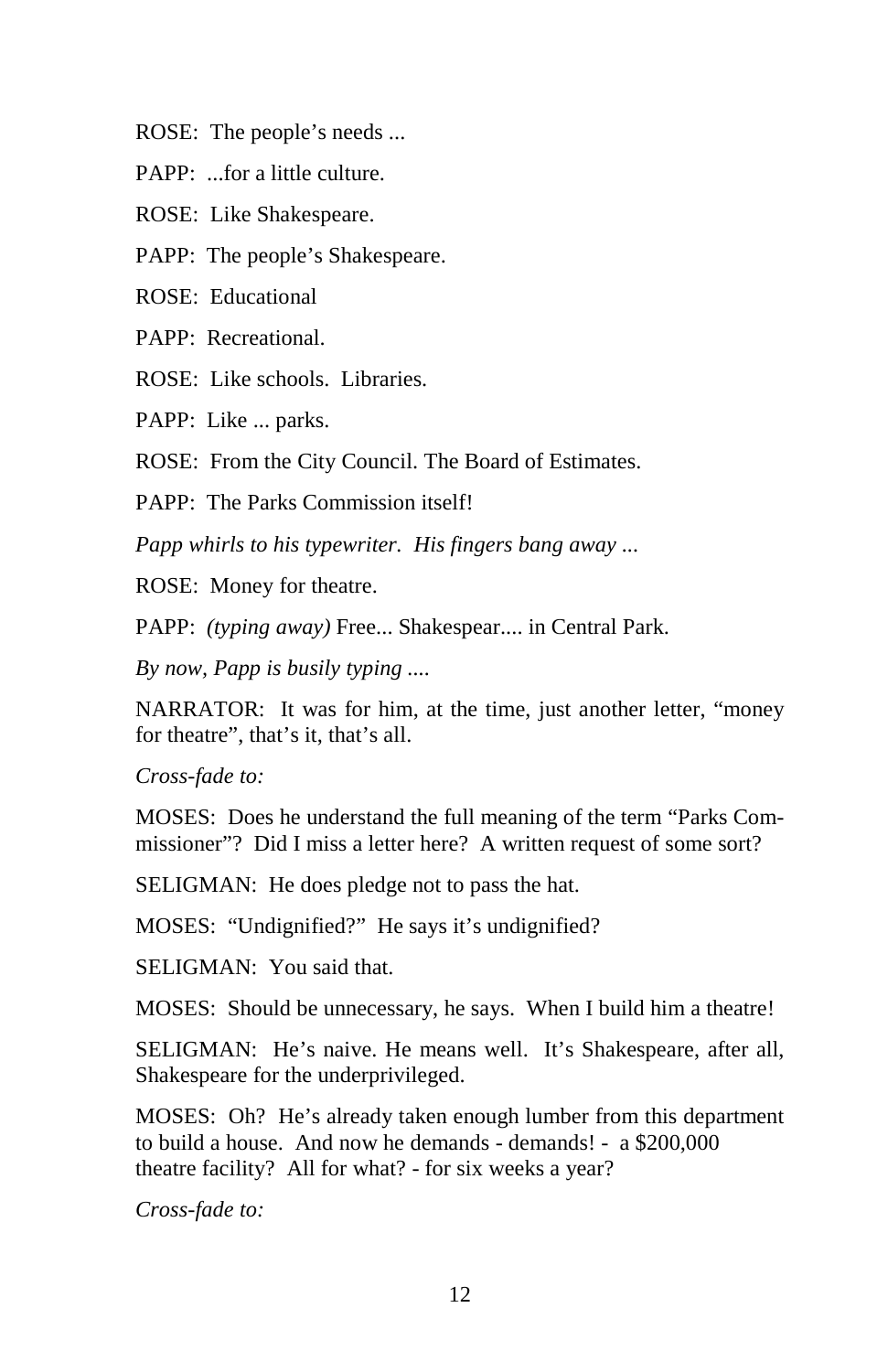PAPP: *(as he types)* "Dear Mr. Atkinson. I want you to be the first to know about this summer's extended twelve week season in Central Park. Be there. Challenge us. Lend us the unequaled prestige of the New York Times." *(To Jake Rose)* Type out another one of these to Watts at the Post, Kerr at the Herald-Tribune, Chapman, with "the unequaled prestige of" the Daily News, ...

#### *And back to:*

MOSES: Something's up. What he wants is to settle into Central Park, permanently. *(A beat.)* There's an amphitheater at Corlears Hook. On the Lower East Side - he can go back to his kind of people. Sure. An underprivileged neighborhood - still plenty of minorities, poor people, youngsters, all that. Offer him the Park at Corlears Hook, free theatre, lights, sound equipment, make the offer as generous as you want.

SELIGMAN: That's wonderful.

MOSES: Mr. Papp, I predict, won't share your enthusiasm.

SELIGMAN: I don't see why not.

MOSES: You don't. This is not about Shakespeare for the little guy. This is about Central Park, the Upper Westside, raw personal ambition in the guise of public service. I know, I've seen it with my own eyes - Some people, at the beginning, are sincere. But then there is the power, the money, the means becomes the ends, intentions become excuses, and the public words lose their meaning. *(Pointing them out in Papp's letter:*) "Marginal income people" ... "cultural life" ... "community activity". When I first started, it was " the urban masses", "recreational habitat". Mark my words. He will reject this offer. And I will have to get rid of him.

*Cross-fade to:* 

PAPP: *(on telephone)* Papp, Joe Papp. *(a beat.)* But I know you. *(A beat.)* No, Mr. Browne, I'm not offering you Othello. It's Brutus. *(A beat)* "As Caesar was valiant, I honor him ..."

VOICE: *(completing it, with British accent)* "...but, as he was ambitious, I slew him."

PAPP: Except not that way. You're American, this is an American production for an American audience. "They do it with a better grace, but you shall do it more natural."

VOICE: It's an All-Black production, right?

PAPP: Your wife will be a freckled redhead, Colleen Dewhurst.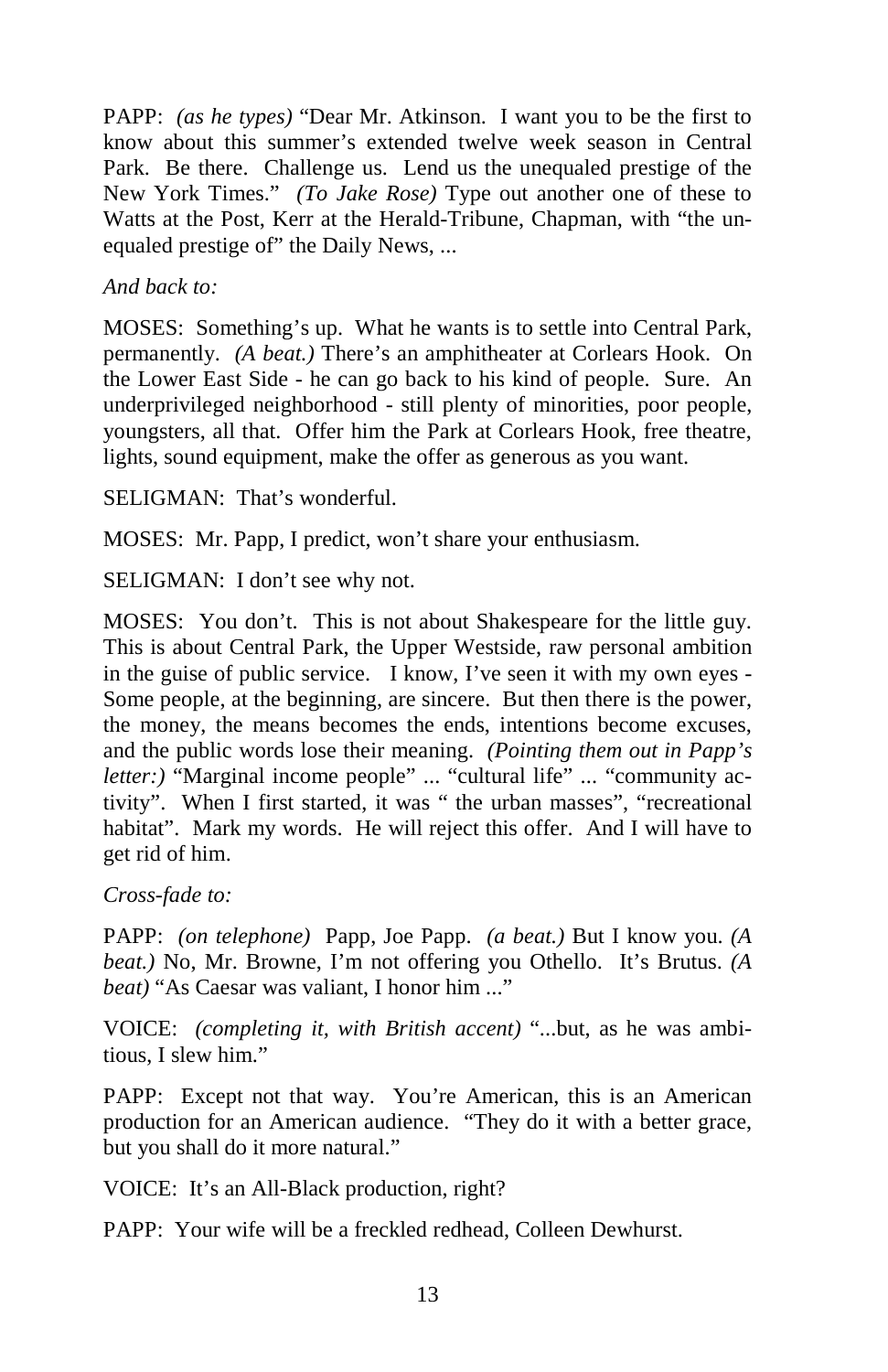VOICE: A workshop production?

PAPP: Central Park, 20 performances, 100,000 people.

VOICE: You're not paying me for this.

PAPP: Not all that you're worth.

VOICE: Brutus.

PAPP: "Be not afraid of greatness.

VOICE: Brutus.

PAPP: "... Some are born great, some achieve greatness, and some ...

VOICE : .....some have greatness thrust upon'em."

PAPP: The contract's in the mail.

VOICE: Right on.

*As Papp hangs up the telephone, the letter from Moses has been handed to him. He reads it ...* 

ROSE: He's offering the amphitheater, all the lighting and sound equipment we'd need for whatever number of performances.

PAPP: We can't.

ROSE: No?

PAPP: No.

ROSE: Well ...

PAPP: Jake - It's nowhere, no way, it's ... it's ...

ROSE: ... On the river....

PAPP: ... At the harbor....

ROSE: ... Surrounded by abandoned warehouses.

PAPP: That's it.

ROSE: It's inaccessible.

PAPP: Has poor ...

ROSE: ... Visual lines.

 $PAPP:$  The accoustics are

ROSE: ... Unsuitable.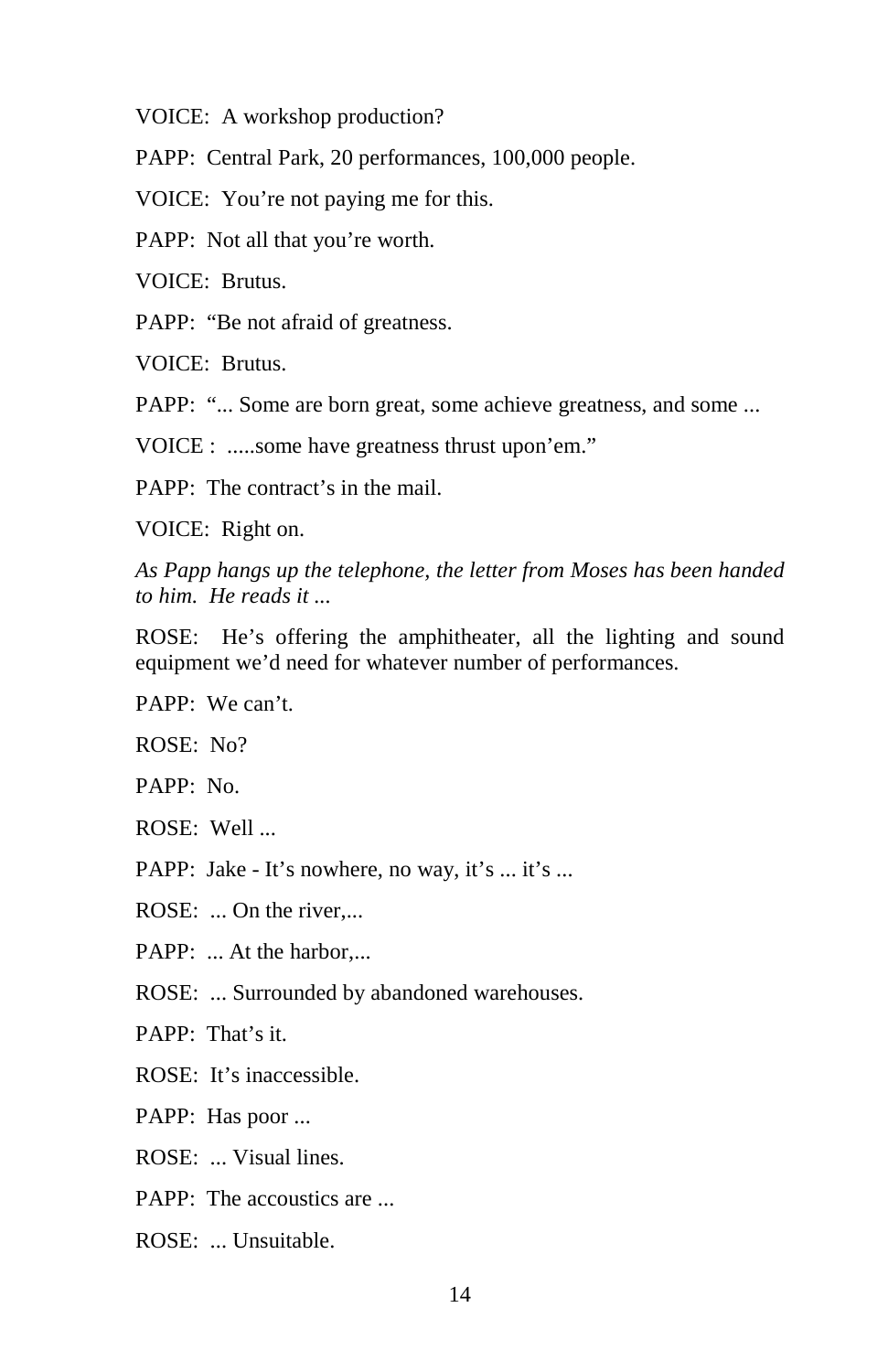PAPP: Unsuitable.

ROSE: It is something. *(A look from Papp...)* Not Central Park, no, but ...

PAPP: Central Park... We can't leave Central Park.

ROSE: *(That stops him cold.)* Joe - what are you saying?

PAPP: *(slower)* We can't leave Central Park.

ROSE: But we already do. Those bus-and-truck tours.

PAPP: ... Which costs a lot of time and money.

ROSE: It's what we do, I mean, people who would otherwise never ....

PAPP: Central Park is central, a central location. *(No response from Jake ... )* For Harlem.

ROSE: The college students.

PAPP: The Upper Westside.

ROSE: The office workers.

PAPP: The Broadway crowd. The critics.

ROSE: What we're talking about are salesmen, tourists, bank clerks.

PAPP: Sure! Central Park! - See it! - a place for people of all colors, classes to come together, think, feel together, experience the excitement of the world's greatest playwright.

ROSE: That's right.

PAPP: That's it.

ROSE: Central Park.

PAPP: Where we'll stay.

*Cross-fade to:* 

*Robert Moses completing his lunch, sitting at a side tray. A white cloth napkin is on his lap. He sips from a crystal glass of water. He slices and forks pitted fresh pear halves on a small white plate. He is talking to Seligman.* 

MOSES: *(on telephone)* Is there a problem with this bridge? All of a sudden, I don't know what I'm talking about? - I'm too old? - out of touch? No! *(Slams down the phone.)* The Verrazano Narrows Bridge will be the longest suspension bridge in the world, Mr. Seligman, a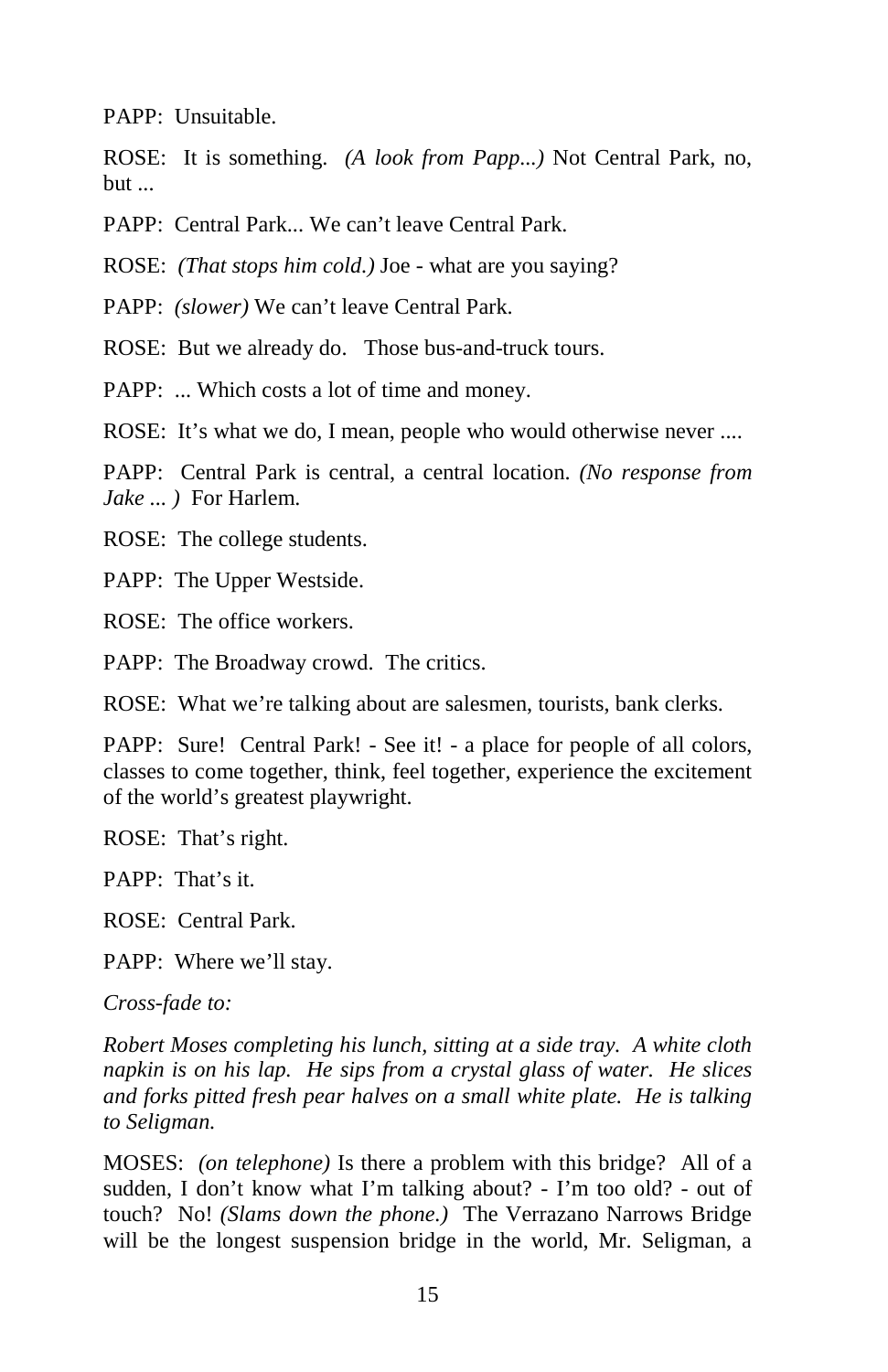bridge so long we must make a 1-1/2 inch adjustment for the curvature of the earth: 9,865 feet end to end, clearance above water of 228 feet. These towers - 72 stories high. A bridge of the future, the first bridge designed by computer, a beautiful bridge, safe, economical, and beautiful. Any man's lifetime achievement.

*Just as he looks at his watch, a waiter comes in and removes the tray.* 

MOSES: And I will get this bridge. Despite the Board of Equalization, Corp of Engineers, the governor, mayor - my bridge, my way, the right way.

*Moses goes to his desk, opens a folder, hands a letter to Seligman:* 

MOSES: Read this.

*Joe Papp, munching on his second hot dog and with a paper cup of coffee, glowering over a model of the JULIUS CAESAR set which is plopped down in the midst of the office mess. A pail now catches drippings from a ceiling leak.* 

MOSES: You've read the letter - what does it say?

SELIGMAN: There seem to be technical problems at Corlears Hook Park ...

MOSES: *(interrupting him)* What does Mr. Papp's letter say?

SELIGMAN: *(conceding)* He insists on Central Park.

MOSES: And you believe his reasons why?

SELIGMAN: Summer night, on the Great Lawn in Central Park, is .... beautiful, sir.

MOSES: You believe his reasons why?

SELIGMAN: *(referring to letter)* Corlear Hook is out of the way, sir.

MOSES: Poor people are out of the way.

SELIGMAN: Sir: it's bare cement, it smells bad, a wind at night comes off the river ...

MOSES: It's quieter there than in Central Park, easier visibility - I built it that way; I know - easier visibility, a larger stage than Central Park.

*Seligman shrugs helplessly.* 

MOSES: So. That's it. That's the kind of person we are dealing with.

*Papp, meanwhile, hovers over the theatre model set (with miniature plastic figures):*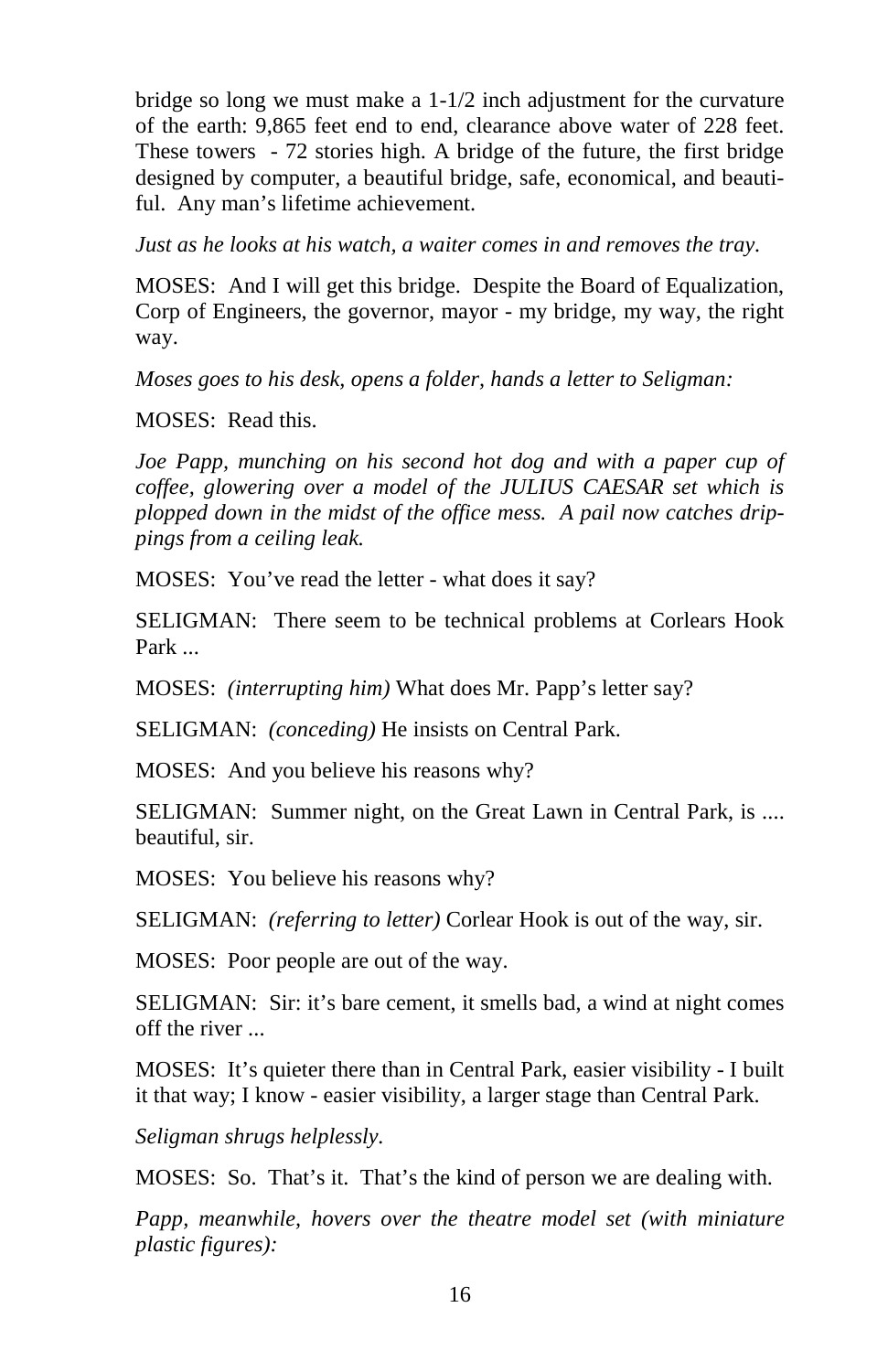PAPP: He's an aristocrat, a hero, an honorable man, a devoted husband, father. Julius Caesar now seems all-powerful - but is he? -. The risers slightly off-center, that's good ... at an angle, in order to see underneath ... So, Caesar stands atop this riser, it seems solid, but we can see that it's not.

*Meanwhile ...* 

MOSES: *(dictating to Seligman:)* "Dear Mr. Papp ..." It's not me writing this letter, this letter originates from the office of my assistant in charge of parks, ...

SELIGMAN: Stuart Constable.

MOSES: That's it. "Dear Mr. Papp ..."

*Cross-fade to ...* 

PAPP: A dictator, who needs to be brought down, and the only way to bring Caesar down is with Brutus, a man devoted to the social good ... Or is he? He comes from below, from under here, at the very foundations.

ROSE: If we want Central Park, we'll have to charge a dollar.

PAPP: Won't do it. *(A beat.)* Caesar's fall must be, you know, brutal, literally, he crashes down, down, *(his fist thumping the table!)* and he brings the whole damn edifice down with him. *(Knocking them over:)*  This, this, this. My set designer can do it, yes, we can, yes.

ROSE: He can make us do it. "Crowd control," he says here, "soil erosion..."

PAPP: What? *(Paying some attention now:)* Baseball causes soil erosion and that's free. The band concerts bring crowds, and they're ...He just does not understand. We charge a dollar, we'll have to pay union wages.

ROSE: I talked to Abe Katz at Equity, who said so and then apologized, which means he won't budge an inch. He did deny absolutely any recent conversation with the Parks Commissioner ...

*Spotlight on Moses, talking into telephone:* 

MOSES: If this Papp needed to charge a fee - I'm speaking hypothetically here, just a dollar - what would be your union's response?

VOICE: A dollar, a dime, the son-of-a-bitch'll pay my actors more than meal money - gifted people, highly skilled craftsmen, being paid less than goddamn ditch diggers.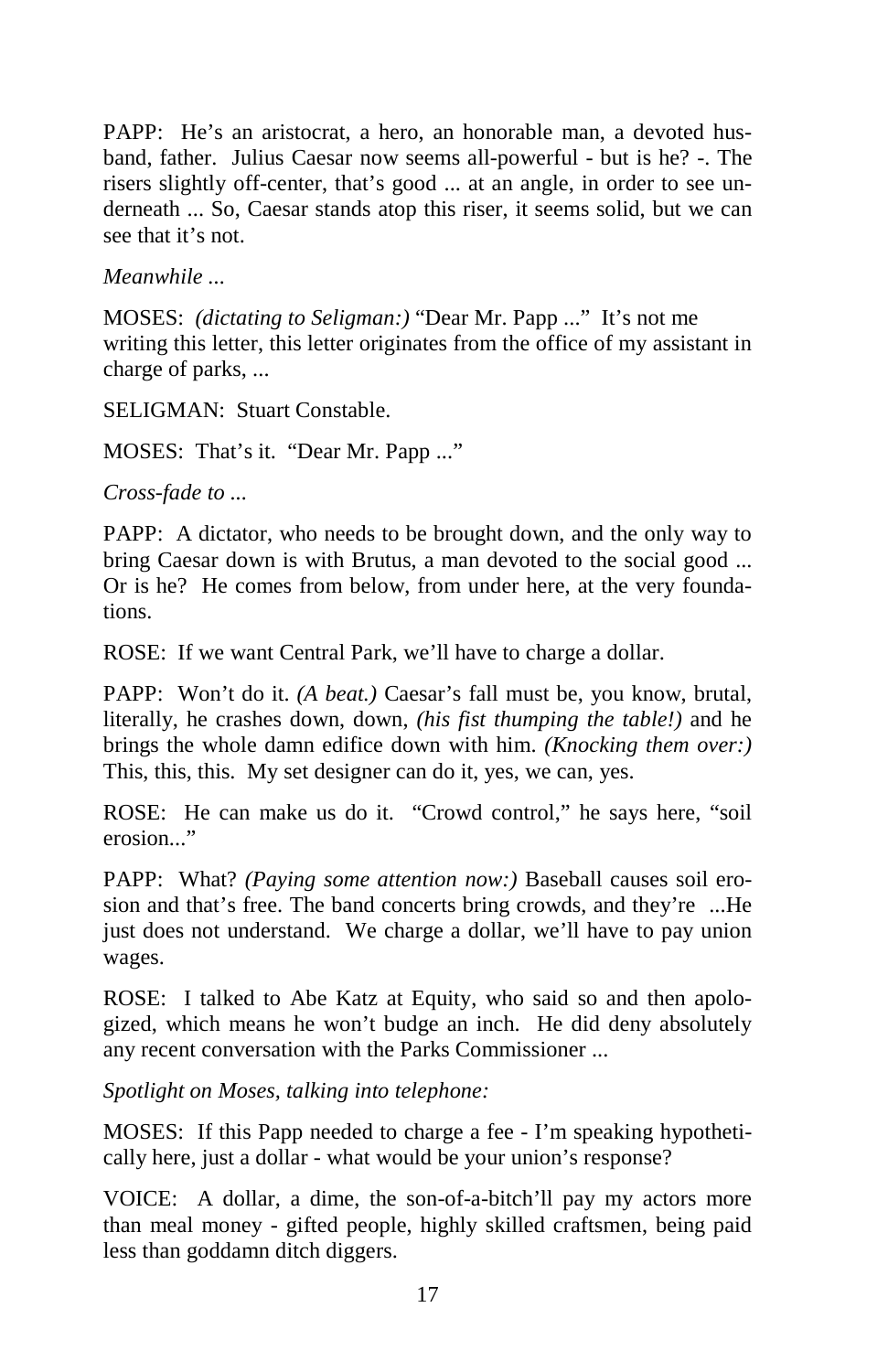*Blackout there, as ...* 

PAPP: Which means he's lying.

ROSE: You think.

PAPP: Which means it's Moses' way of getting me out of Central Park.

ROSE: No. Why?

PAPP: Why? - I ask myself, Why? Because I'm an ex-Red? I'm a high school drop-out?

ROSE: He can't object to Shakespeare. A person who would object to Shakespeare is a person who thinks TAMING OF THE SHREW is about animal training. Robert Moses is not that kind of person.

PAPP: *(shaking his head...)* I was a kid on the streets, a hoodlum...

ROSE: I know, I know - "porch stoop, fire escape, whatever, it's Hamlet, passion, fate ..."

PAPP: I remember it like yesterday, fifteen years old, a cold winter day, sitting on the front porch stoop, reading the Arden edition of Hamlet. And I was thrilled; the words lifted me up, past the smell of garbage, the urine, the noise of the el-trains passing overhead. God, the beauty, passion, the power, of words, I was shouting the lines of Shakespeare. It awakened something in my soul: an electric connection, like fate. Out there, look - see?

ROSE: Yeh yeh.

PAPP: *(oblivious...)* ...That man, those mothers out shopping, that news vendor, we people are hungry for words, music, spectacle, theatre, theatre, our common ground, food for society's soul.

*Jake is shaking his head, but he can't help smiling. Papp has stopped cold.* 

PAPP: Damn - Damn - Son-of-a-bitch.

ROSE: Well maybe ... Well he's a Yecke'.

*Papp gives him a look of incomprehension.* 

ROSE: A snooty German Jew.

PAPP: What's that got to do with anything?

ROSE: You're galitzianish, like me, by which I mean a Slavic Jew, which for Moses means lice and vodka and ignorance.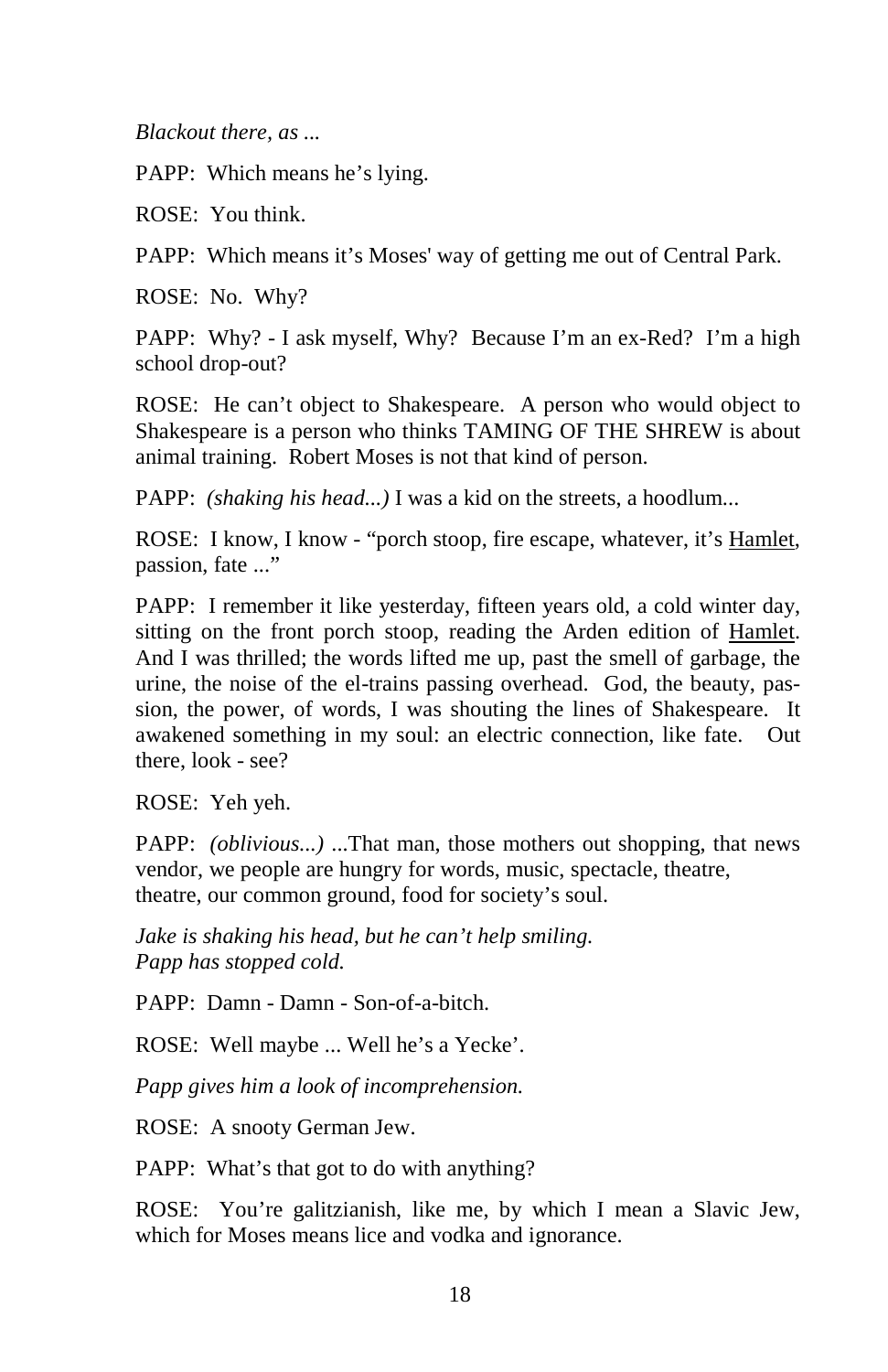PAPP: *(He's stiff-lipped now)* We'll give him the dollar.

ROSE: What?

PAPP: We'll agree to his one damn dollar admission.

ROSE: Then what? We'll have to pay union wages, we don't have the money, so we don't have a show in Central Park.

PAPP: He won't know that. So he'll demand something else, something more. Then we'll know - it's not the dollar he wants, it's me and you out of Central Park.

ROSE: No. You're talking about Robert Moses: the man is a public icon, a future statue in stone. He's a cultured person. He'll listen to reason. He'll understand.

PAPP: He wants to break us.

ROSE: OK, make believe you're right. So? Then what? *(A beat.)*  Joe? - what are you thinking? *(Another, longer beat.)* No. Joe.

*Papp stands firm.* 

*Cross-fade to Moses at his desk. He has loosened his tie. Seligman looks at his watch ... It's late.* 

SELIGMAN: Sir?

MOSES: I will not compromise on this. "Cost overrun", the price of beauty, it's worth whatever the cost. Ammann is right - the engineer? The designer? - the man is an artist. Look at it: the economy of line and proportion, the hidden strength of steel and concrete. A bridge, this bridge, is more than a road across water. It's a monument to man's intellectual capacity, mathematics and money made beautiful.

SELIGMAN: Yes sir.

MOSES: *(handing over the folder)* So: the answer is "no", no compromise, be firm but polite.

*One folder now remains on his desk. Moses glares at it:* 

MOSES: I don't understand it. This … *(rummaging his brain...)*

SELIGMAN: Papp?

MOSES: It doesn't make sense. Where would he get the money? Actors, stagehands, whatever, all at union wages. He does not have the money. You've called, you've checked, you're certain.

SELIGMAN: Yes sir, I'm certain of it.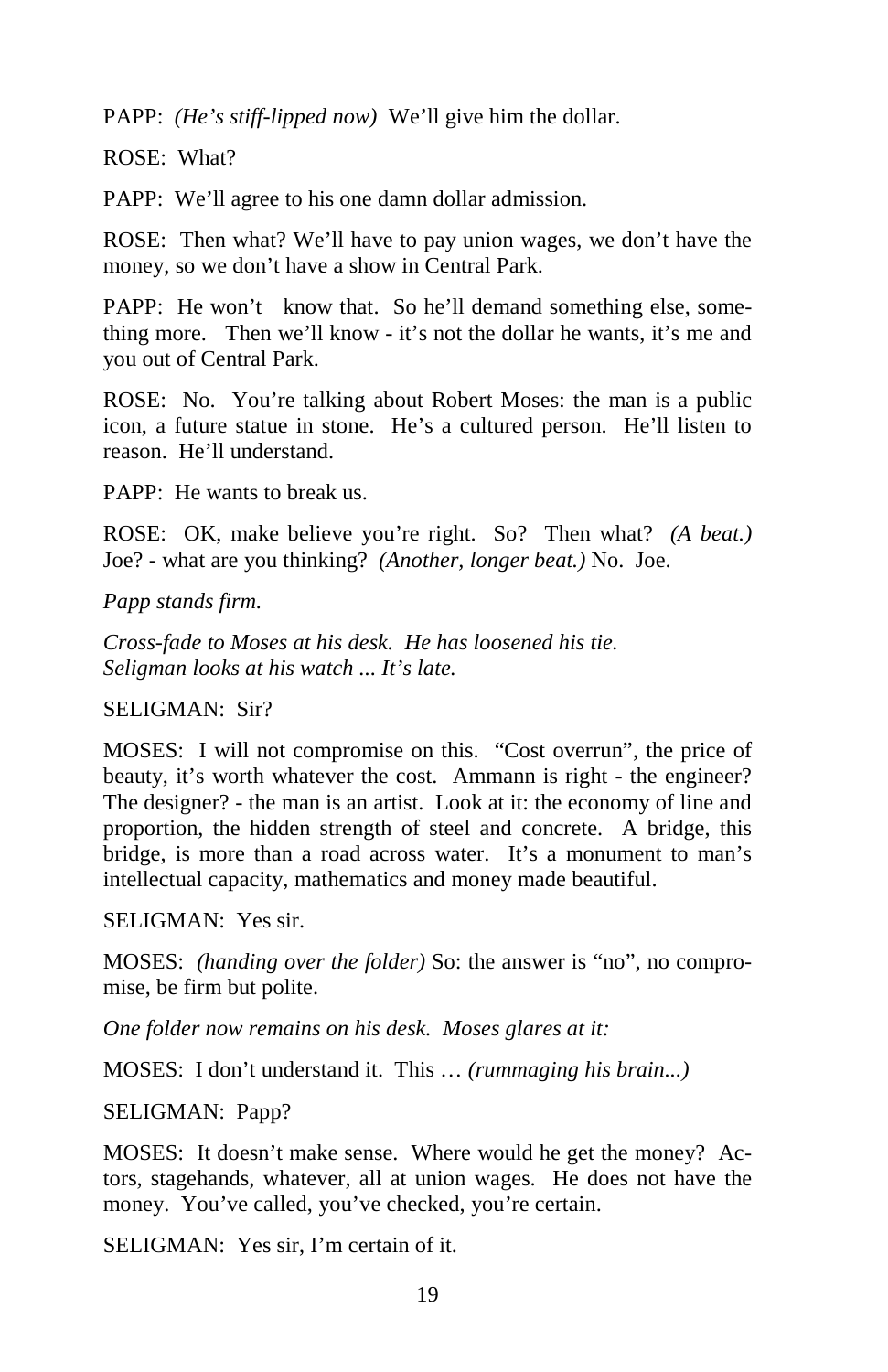*Moses rises, shakes his head, tightens his tie, readying to leave.* 

MOSES: How's your grandfather Seligman?

SELIGMAN: Fully recovered, sir, thank you. He's taking tap-dancing lessons.

# *This is amusing if not surprising to them both.*

MOSES: Tonight is pot roast. My cook does a wonderful pot roast, you'll join me and Mary. (A beat.) Tap-dancing ... He's a good man, your grandfather. I wouldn't have this bridge without him and his bank. ... Tap-dancing.

# *At the door of his office, he stops.*

MOSES: A dollar is not much to ask. A person can afford one dollar for a theatre performance. There are costs. This is not unreasonable. (A beat.) Tomorrow, first thing, the public housing project, Battery Park. Not every public house needs to be low-income, built, rented, maintained at a fiscal loss. (A beat.) He's bluffing. He can pay union wages? - then he can pay.... for security guards ... "We've reviewed the figures....underestimated the costs" ... After that, find something else - clean-up expenses, whatever it takes. Pays us in advance, until he can't pay anymore. I want him out of that park. Send it through...

SELIGMAN: Constable.

MOSES: Constable.

SELIGMAN: But, sir, are you sure... ?

*But Moses has exited. Seligman is left with this final folder. Fade-out.* 

*In his office, on the telephone:* 

PAPP: Mr. Atkinson, sir, I need your help. I have a situation here. It's about Robert Moses, Central Park, you know, the free Shakespeare. The man wants to charge a dollar, two dollars, God knows why. I have only my principles, and my determination. I am without resources: a leaky roof, a typewriter with a sticky "w", and the dream of a destitute kid on the back streets of New York City, with Julius Caesar in his back pocket, a dream I will not give up. Ten words, a paragraph, an article from you...

*Cross-fade to: Robert Moses still looks quietly elegant in his robe and slippers. He's at home. He sits in a lush straight-backed chair. He is behind that day's edition of the New York Times. He lifts the delicate*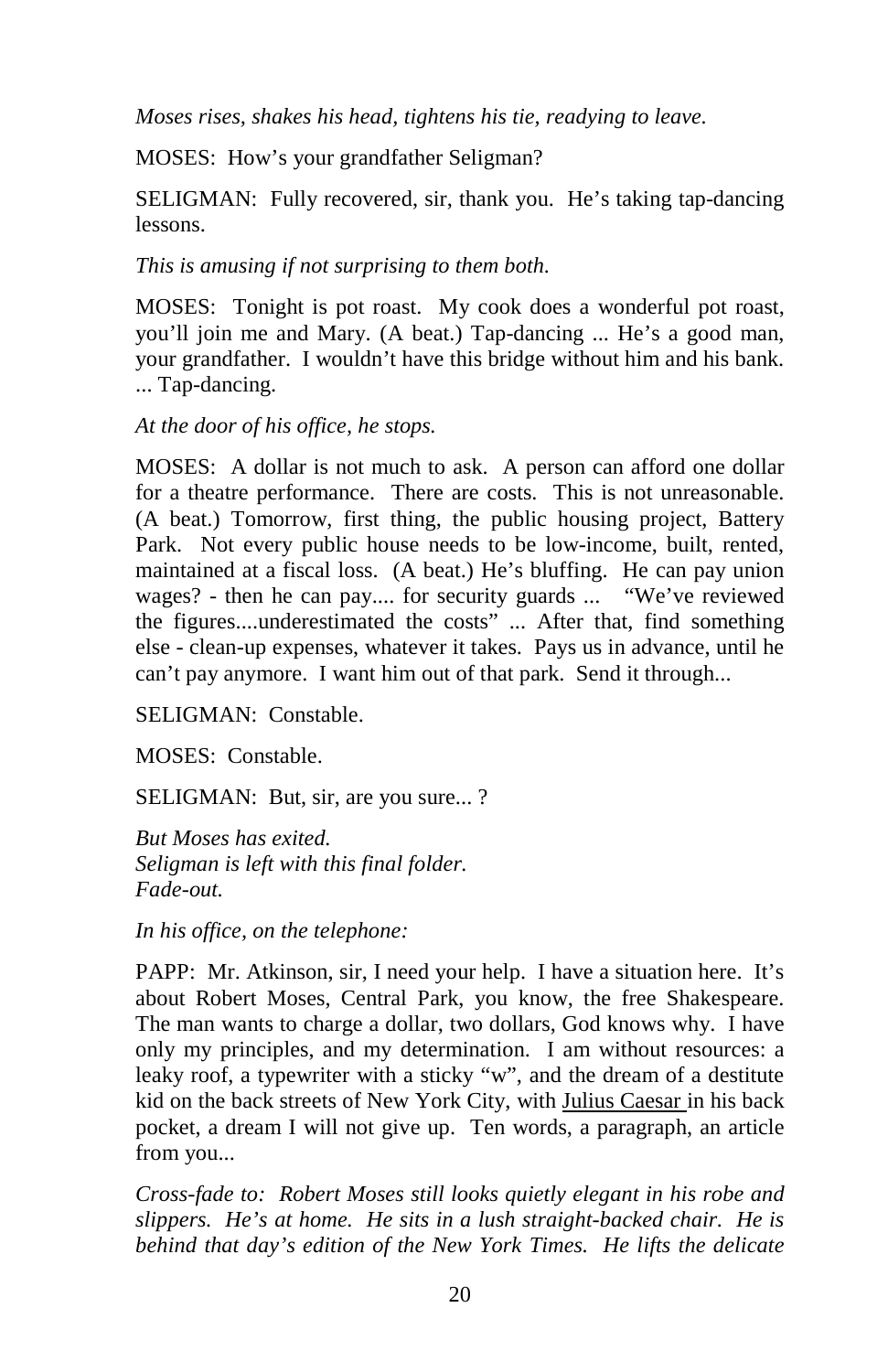*china cup of tea at his elbow: it gets midway and stops. A rumble is heard.* 

MOSES: Seligman!

*Spotlight on ...* 

SELIGMAN: *(on the telephone)* The New York Times, no sir, I haven't, sir, I mean, sir ...

MOSES: *(standing now. On the telephone)* This nobody gets eight inches on the front page of the Metro Section to talk about "A confusing reversal of past policy."

SELIGMAN: Well actually ...

MOSES: "Mr. Moses' arbitrary order..."

SELIGMAN: Oh.

MOSES: "The actions of Mr. Moses are ill-considered."

SELIGMAN: Oh.

MOSES: How did this happen?!

SELIGMAN: Sir, there have also been calls here ...

*Suddenly, silence. Moses waits.* 

SELIGMAN: Hulan Jack himself, from the Board of Estimate, and Councilman Stark.

MOSES: Abe Stark? Stark himself? *(Seligman nods.)* Well there'll be a formal letter, that's his way. Abe's a good man. What is going on here? My name, my reputation ...dragged through the mud, thirty-six years of my life. Invite him, with his wife ... what's-her-name ....Esther, Tavern-On-The-Green, I want them there, Thursday, the Thursday luncheon, he likes poached salmon.

*Spotlight on ...* 

MAYOR WAGNER: *(into a microphone)* Here I am, fellas, ...

NARRATOR: The Mayor of New York.

MAYOR WAGNER: .... Holding hearings for the largest city budget in the world, here I am facing an imminent strike of city hospital employees. We're talking hundreds of millions of dollars, talking sick people dead people, fellas. And you keep asking me about some "Much Ado" in the Park?! I have complete confidence in Commissioner Moses: that's all, that's my answer: the man is the most respected administrator in this city, this state, the whole damn country.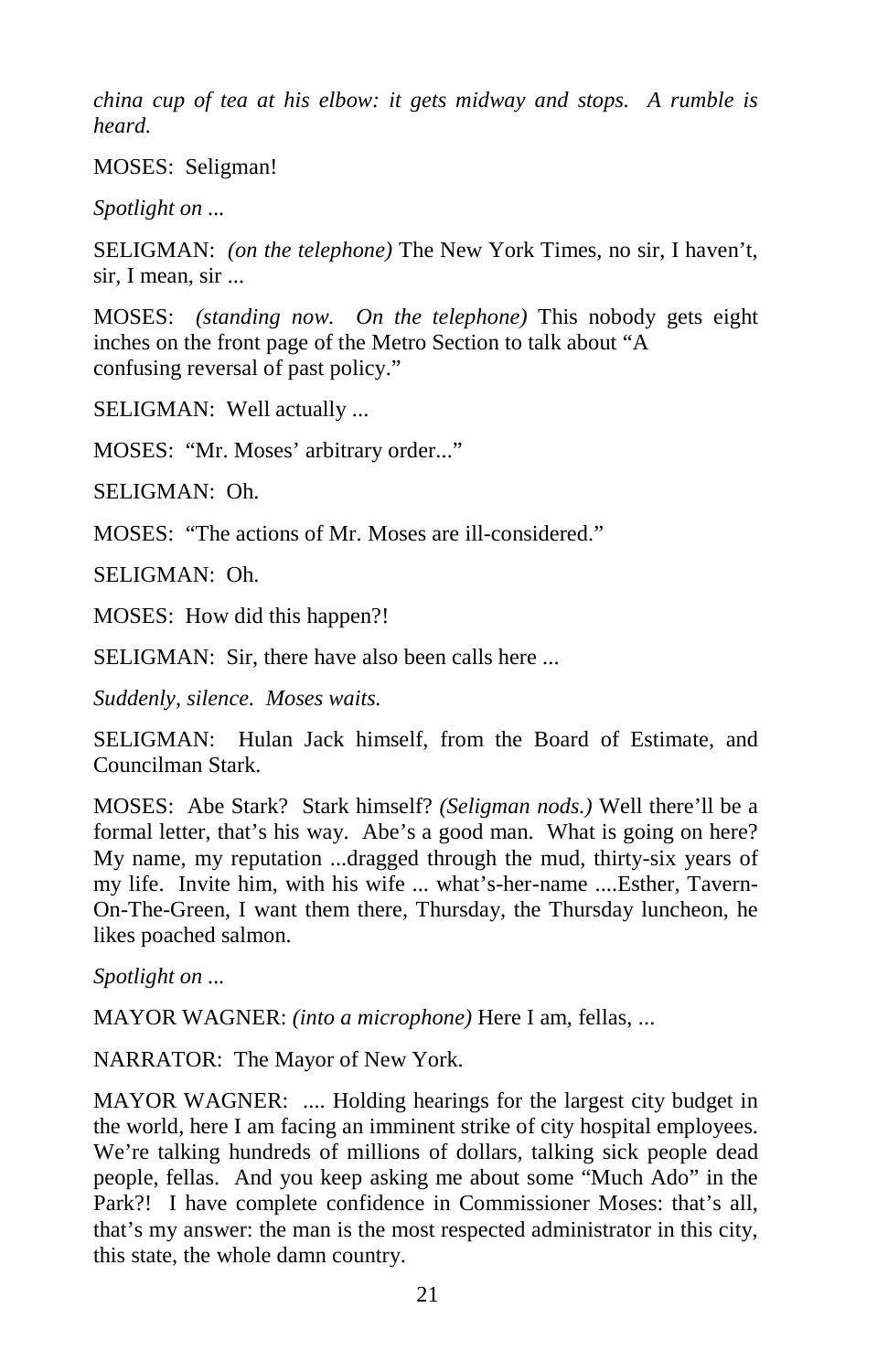NARRATOR: The actor Ralph Bellamy was known for his stage role as a crippled young Franklin Delano Roosevelt, and was in 1959 the president of Actors' Equity, a largely ceremonial position. Except when he stood in front of ten news reporters, for the first time in anyone's memory alongside the President of the League of New York Theatres, which represents theatre owners. And what they said was ...

SELIGMAN: *(reading it:)* "Joe Papp brings to us the real spirit of Shakespeare, a Shakespeare for everyone. Bless him. 'Crowd control'? - What could Commissioner Moses be thinking? That struggling students, old people, poor families with their children, that these citizens of ours, wanting to enjoy a wonderful performance of the Bard, are an unruly mob?" And? Sir? If you'll look out your front window ...?

MOSES: What are those black kids doing on Long Island?

SELIGMAN: They're carrying a petition, sir, signed by every one of the 4th grade students at some school in Harlem.

MOSES: I'm taking away their Shakespeare - is that right? - A racist, is that what I am now?

SELIGMAN: Sir? - the call I got on this came from CBS Television News.

*A camera flash surprises Moses, who backs away from the window. An insistent door chime is heard.* 

MAYOR WAGNER: *(at another microphone)* I'll be discussing this with Commissioner Moses.

*A telephone rings ...* 

PAPP: *(at a press conference?)* This is not a new idea, gentlemen, that our people, no matter how poor, what their race, young and old, have a right to the riches of culture, the arts, classical theatre.

MOSES: This is the private telephone of Commissioner Robert Moses! Nobody ... Oh, forgive me, I did not realize, ... Mrs. Roosevelt, I ... But ... Yes, but ... He isn't, he doesn't, he uses everyone else's money ... He did - He told you that. He simply took over the space, Mrs. Roosevelt, he ... If you'll allow me to ... explain.

*He stops, looks at the phone: she's hung up on him. Meantime:* 

MAYOR WAGNER: No comment!

SELIGMAN: No comment!

MOSES: No comment!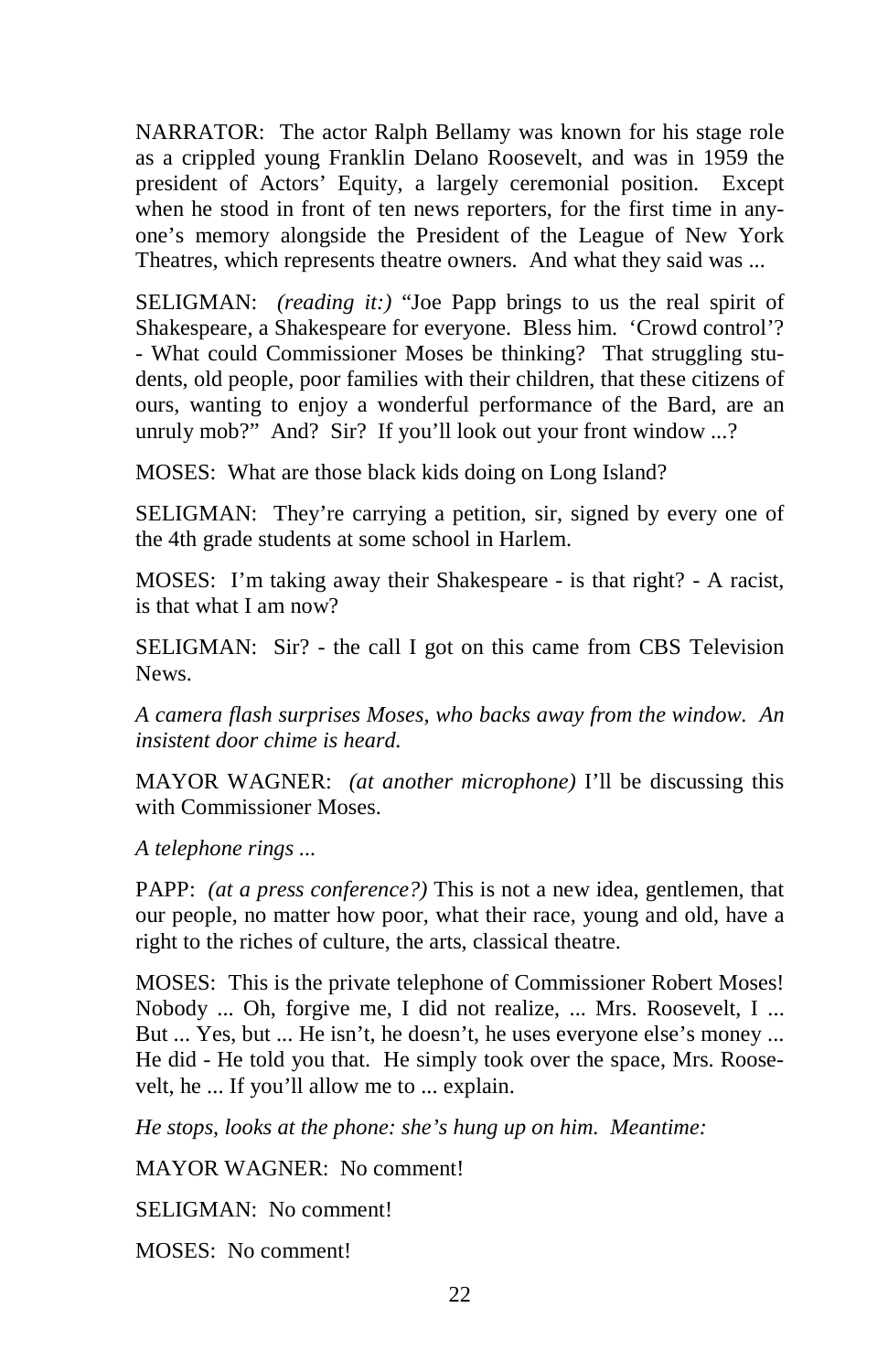PAPP: *(waving the "checks" and a couple of \$5 bills:)* Five dollars, fifty, five-hundred! From a third-grader, a housewife, a corporation. In our first day! - Donations amounting to \$15,000! If that's what we have to do in order to serve the needy people of this city, we will raise \$50,000 to pay for Shakespeare in the park.

MOSES: Son-of-a-bitch.

*Fade-out until only Papp and, in the background, ROSE remain ...* 

ROSE: *(tearing up the "checks")* Somebody might've asked to actually see the checks.

PAPP: It's a theatrical device.

ROSE: Right.

PAPP: I'd say "The actual checks are in the mail."

*One might notice a second pail catching dripping water from a second leak. Rose has a letter, which he hands to Papp.* 

ROSE: We're dead. It's over. He's sent these letters everywhere, to everybody.

PAPP: What - Moses? - There's no name on this.

ROSE: No name, postmark - what? Manchester, Vermont - it's him. "Joseph Papp's a Red - took the Fifth ..."

PAPP: Moses - you're sure.

ROSE: He's done it before. I did not think he'd stoop to this. After all, it's just ...

PAPP: It's not just a couple plays by Shakespeare, it's him and me, it's personal, I made it personal, "culture", "society", all that, is personal.

ROSE: The council members will back off, the unions, the newspapers: this is his signal to them. And that'll be that.

*Papp is sitting; he mournfully shakes his head at the letter.* 

PAPP: "Wisdom and goodness to the vile seem vile."

ROSE: We did make the front page of the New York Times.

PAPP: Councilmen have spoken up for me, the Mayor, … *(shaking his head in wonder:)* It can't be over.

ROSE: *(shrugs, grunts.)* We'll go back to performing in the other parks. We can do that.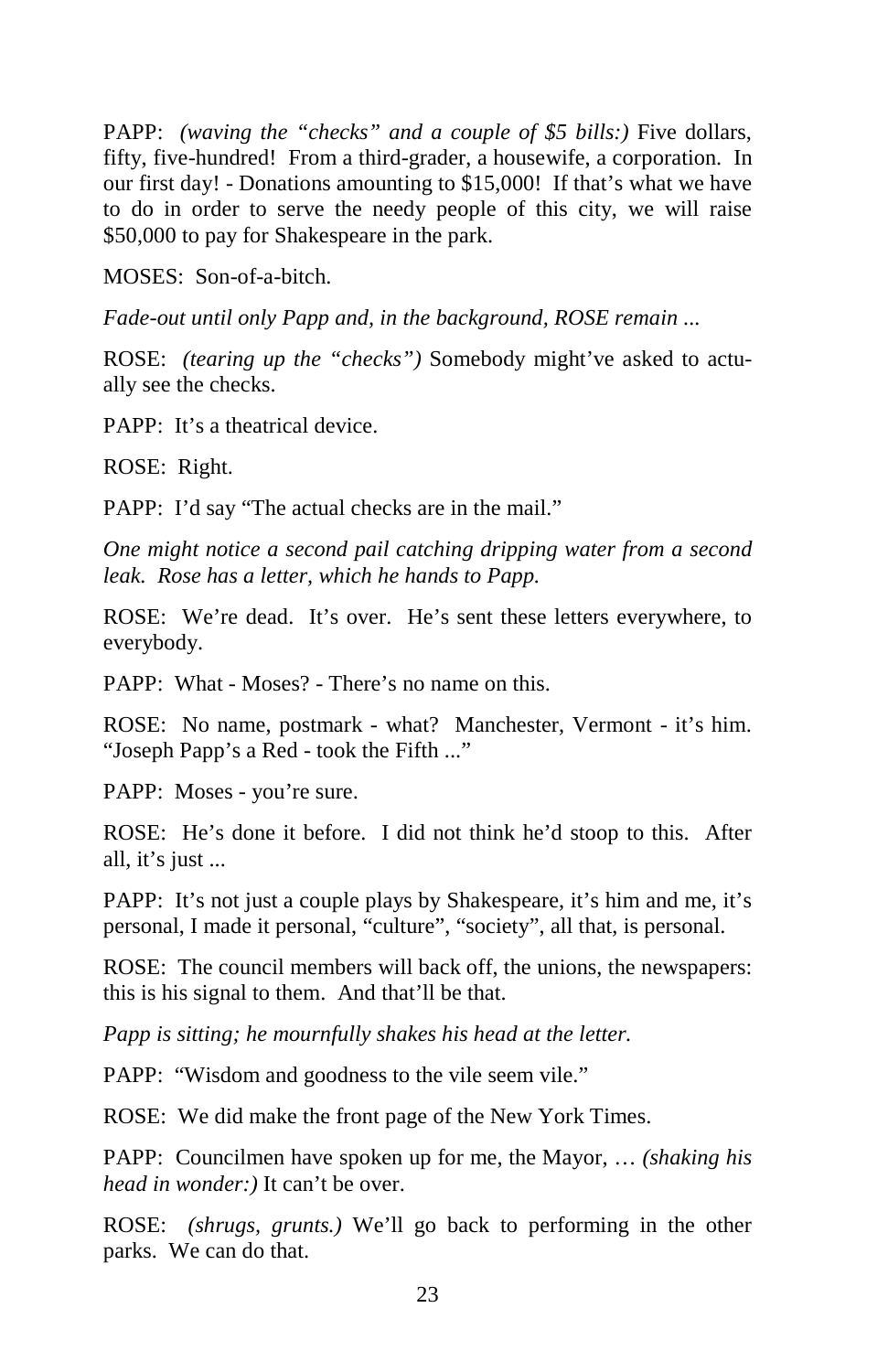PAPP: No. Goddamn. Not me.

ROSE: We still have a place at the Church on Avenue "D" ...

PAPP: Jake, no, my God.

*Darkness ...* 

*The blue light of a dream scene. Robert Moses, in his business suit and masked, is "onstage" as Julius Caesar:* 

VOICE: This is your big chance! - finally! - to prove yourself!

(VOICE OF) PAPP: But ... I can't ...

VOICE: You can do it, Joe.

(VOICE OF) PAPP: Me?

VOICE: Who else? Lee J. Cobb is blacklisted.

*Joe Papp is in his underwear. He is "offstage", scrambling through a paperback text of JULIUS CAESAR.* 

PAPP: But ... the lines ...

MOSES: "The Ides of March are come."

PAPP: *(grabs a knife-holster)* But where are my pants?

MOSES: "The Ides of March are come."

*Papp is shoved onstage.* 

PAPP: "I kiss thy hand, but not in flattery, Caesar."

MOSES: "In the world; tis furnished well with men, ...

PAPP: "Yet in the number I do know but one That unassailable holds on his rank, Unshaked of motion, ...

PAPP/MOSES: "And I am he."

*Papp, as Brutus, pulls out his knife, but it's only a handle.* 

PAPP: This is a nightmare - right?

*He finds "Caesar" pulling off his mask to reveal himself as Robert Moses, and pulling out a really big (but obviously cardboard) knife!* 

MOSES: "Fly not, stand still, be not affrighted!."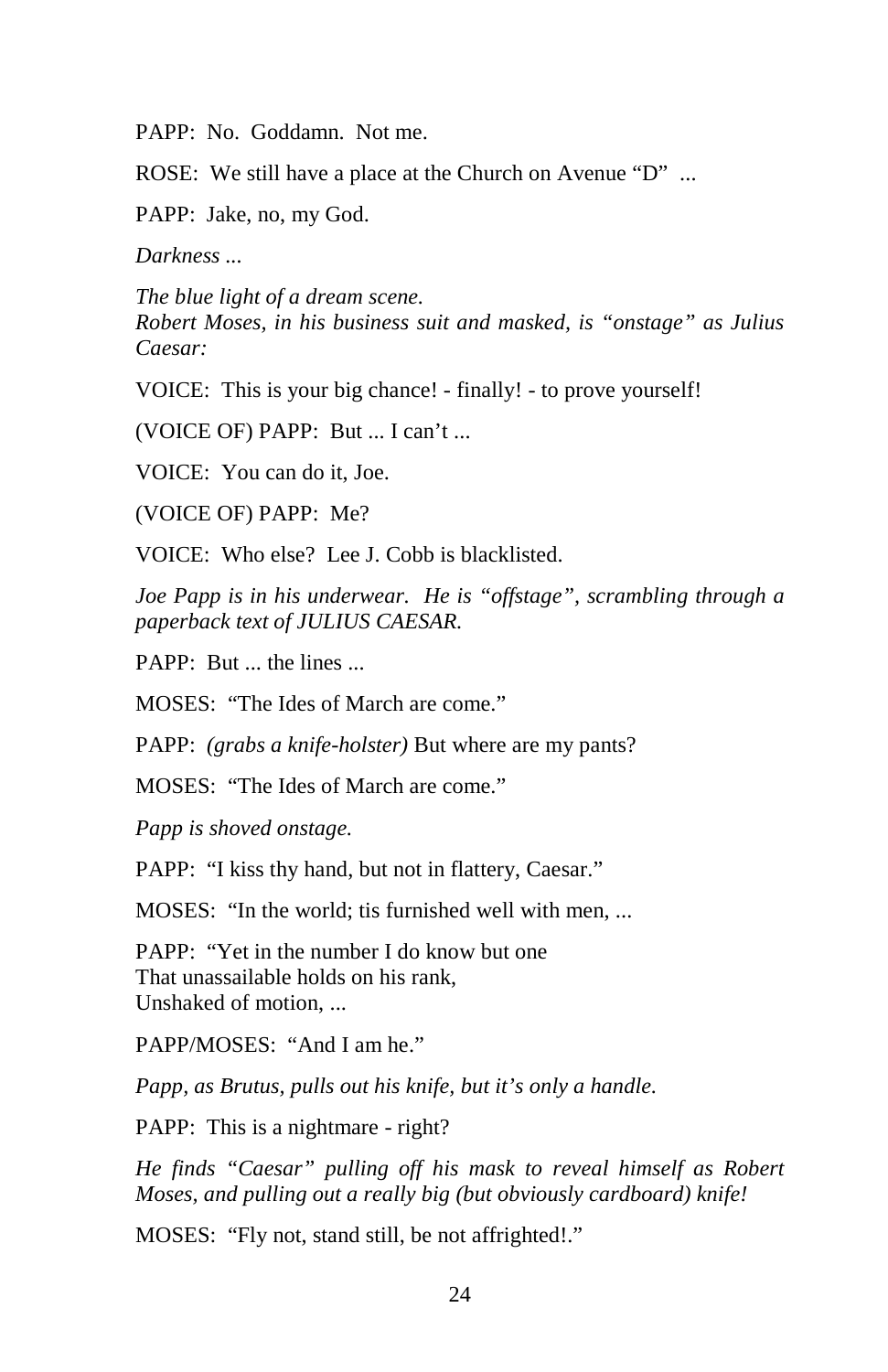PAPP: That's my line! I'm Brutus! *(Being chased over the stage...)*  Cut! It's over! Time to wake up!

MOSES: *(stalking him)* "The pound of flesh which I demand of you ...

*Stops, waves Moses's knife away, which is easy since it's cardboard:* 

PAPP: What?!

MOSES: "Is dearly bought, ...

PAPP: Wrong play!

MOSES: "...is mine, and I will have it!"

*Papp has stumbled to the side of the stage, picks up the prompt book, only to find it's ...*

PAPP: But ... we're doing THE MERCHANT OF VENICE? I haven't read MERCHANT OF VENICE for years ...

MOSES: "Mazel tov, Yossel Papirofsky!"

*Moses, over Papp's hunched back, plunges his knife with brutal force, to the amplified sound of awful tearing and a thump.* 

*A moment of total shock then a blood-curdling scream from Papp, as blood gushes over his chest from what seems a dozen wounds. A brief blackout.* 

(VOICE of) PEGGY: *(faintly at first)* Joe? ... Joe ... Joe ...

*The click of a lamp, a single light ... Papp sits up, sweating and disheveled, with his wife, Peggy.* 

PAPP: What? Where am  $\frac{1}{2}$ 

PEGGY: Here, Joe, sweetheart, you're shaking.

PAPP: Damn. Oh damn.

*He is shivering. She wraps a blanket around him. He is sobbing, trying to get control of himself by breathing evenly, deeply.* 

PEGGY: It was a nightmare. It's over.

*She embraces him. She begins to cry with him, in sympathy.* 

PEGGY: It hurts. I know. My God. Every night. Let go - You're tied up in knots - Why can't you let go?

PAPP: Oh God.

PEGGY: Joe. Breathe. Talk. Say... something.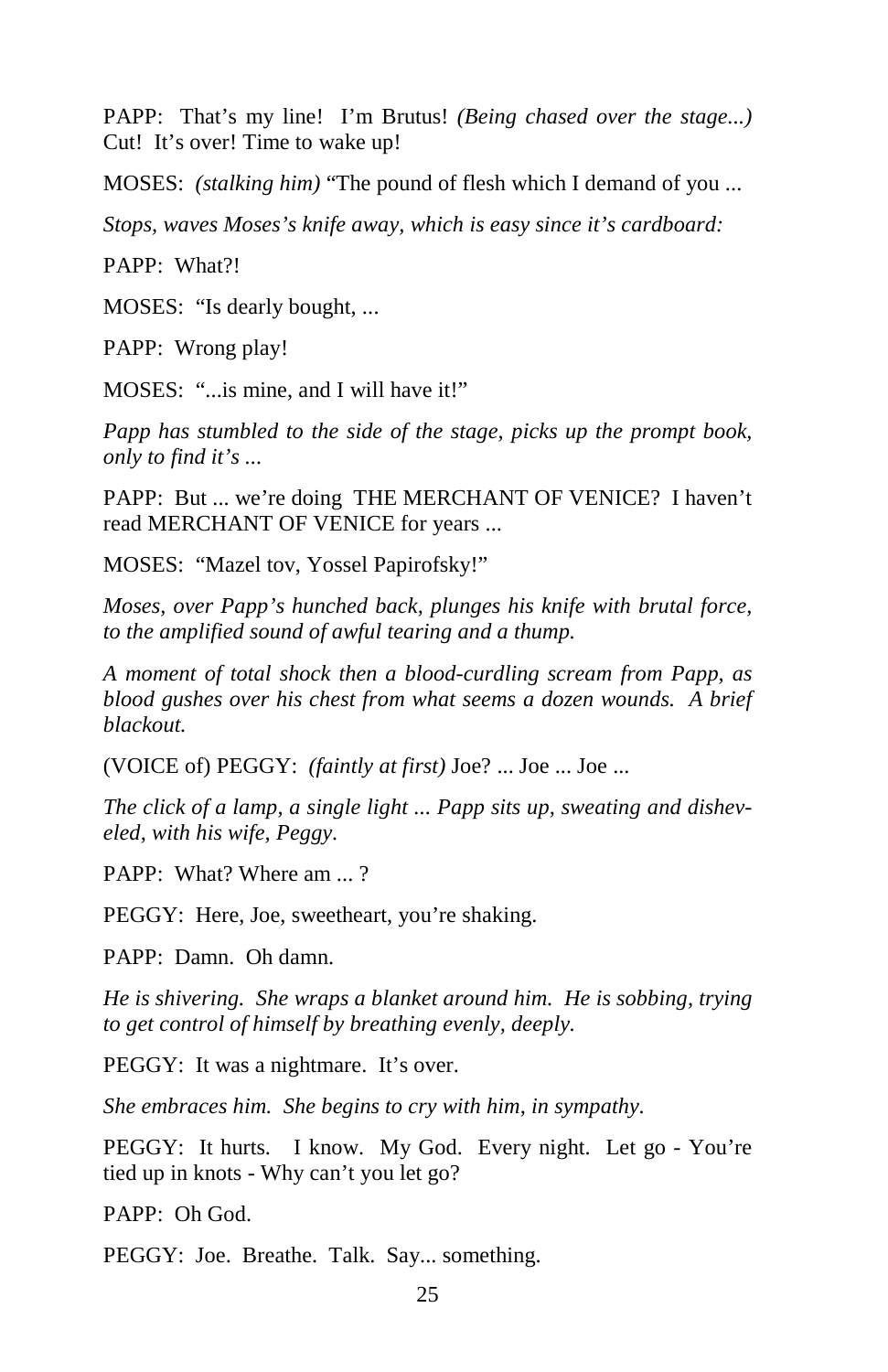PAPP: I feel ...

PEGGY: What?

*He falls to his knees, clutching at his chest.* 

PEGGY: Joe? Joe?

PAPP: I am... I am ...Dying.

PEGGY: You are not dying.

PAPP: Feel small, stupid, nothing, I'm nothing to those people.

PEGGY: *(quieting him...)* Don't... Don't you let it take hold of you. Open your eyes. Look at me. At me.

PAPP: Not... will not ... let this ... h-happen.

PEGGY: You're here. With me. Damn fool. Love you. Joe? *(She is wiping his forehead, his face ...)* "He calls thee dog before he has a cause,...

PAPP: "... b-before he has a cause,/ But, since I am a dog, beware my fangs."

PEGGY: Up. Get up.

PAPP: Yes.

*He's breathing desperately, unevenly, but he rises.*

*She is already handing him his pants, slipping on his shoes ...* 

PEGGY: Do something - I think you know you have to do something.

PAPP: I can't. I don't... know... what....

PEGGY: What, well, what, there's always one more person, organization, whatever, newspaper...

PAPP: I'll... I'll go to the office. Telephone ...

PEGGY: Well no, Joe, it's 3 a.m.

PAPP: Write... I'll write ... something, a letter to him, somebody, ...

PEGGY: A press release.

PAPP: Press release, that's it, Atkinson.

*As he exits...* 

PEGGY: Jacket?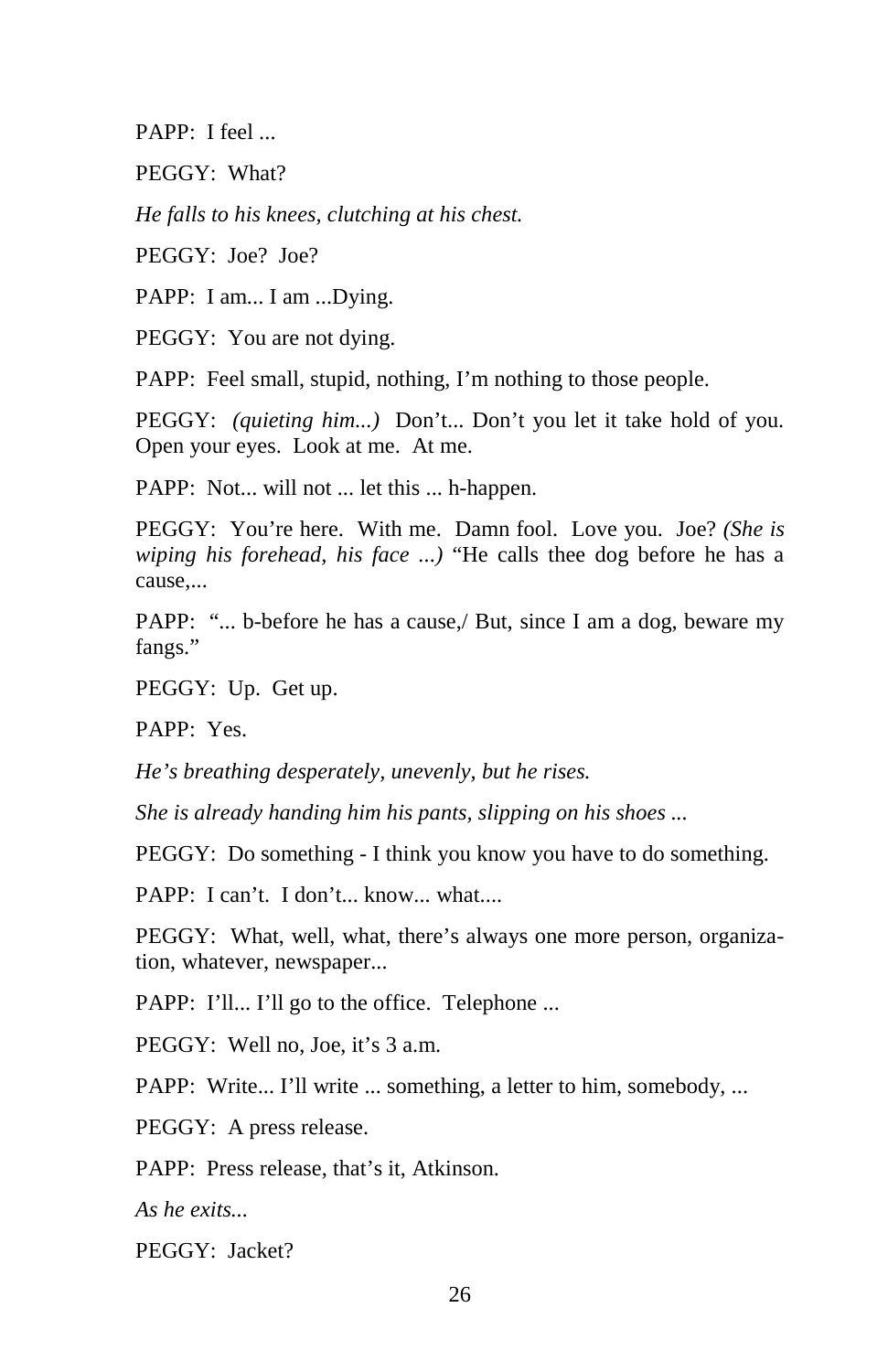*But he's already gone...* 

PEGGY: Peggy is tired. Peggy goes back to sleep.

*Blackout.* 

*A while later. The not-very-rhythmic banging of typing. The office: an overhead light. Papp, who never did button his shirt or lace his shoes.* 

NARRATOR: It could have ended right here. It's easy to miss a moment like this. You look back, you see it all as inevitable, the sweep of events. Or figure that Moses and Papp, one or the other or both, right here right now, see the whole thing full and clear: inspired men, visionary men. That's not reality, that's the stuff of legends. Here, now, you're seeing one foot put in front of the other, one thought and then another, feeling good bad bored, whatever. Does this man look "inspired" to you?

*Rose drags himself in.* 

NARRATOR: Or this one?

*Seeing Papp, he's surprised... Who sees Rose, and grunts.* 

*Rose rips out the sheet of paper in the typewriter.*

ROSE: *(reading it)* "I was a commumist. I never jid this fart."

PAPP: "Fact"! - "I was a communist. I never hid this fact." You know, this is no big secret. Anybody could have known this just reading the papers last year.

ROSE: *(crumples the paper and tosses it.)* It's hopeless.

PAPP: *(retrieves it, un-crumples it, reads)* "I was a communist. I am not ashamed of this."

*Papp falls to silence, until finally:* 

PAPP: I am a political person, an idealist.

ROSE: But?

PAPP: But? *(A beat.)* "I was a communist. I never hid that fact. I am not ashamed of it. *(Typing it:)* "I am an idealist, activist, a political person. But ..." *(Stops; stumped.)* "I was ... not ashamed ... a political ..."

ROSE: But what's it got to do with Shakespeare?

PAPP: That's it.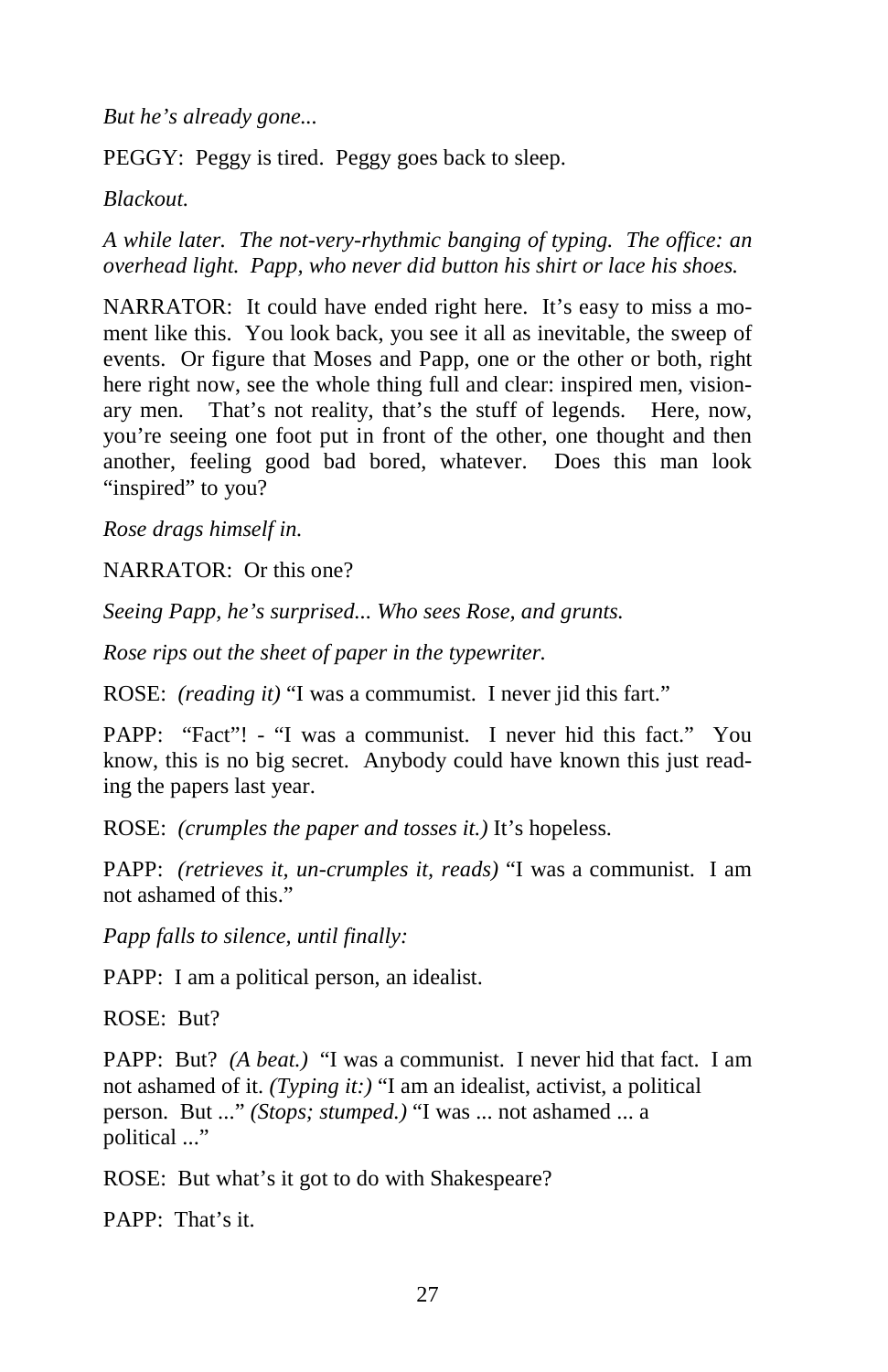ROSE/PAPP: *(typing it out.)* What's it got to do with Shakespeare?

PAPP: *(continues to type)* "I'm also Jewish. I'm also a war veteran."

ROSE/PAPP: What's it got to do with Shakespeare?

PAPP: Yes! The moon does not fall out of the sky, the planets do not stop circling the sun, Joe Papp and Jake Rose do not give up this, this, our life's work. *(rehearsing his lines:)* "I was for fifteen years a dedicated rabble-rousing card-carrying communist. So what?" ... No.

ROSE: *(scanning Moses' letter again.)* It won't work. Nothing will work.

PAPP: What he's done here is wrong.

ROSE: I don't see how ... .

PAPP: I can make him put a name to this letter.

ROSE: We have no proof. You can't just accuse ...

PAPP: Sure I can! Angry: "Only a coward ... " No. Shocked: "I can't believe a man of his stature ... Disappointed, that's it, I'll be disappointed. "That a man I've always thought of as a hero, a class act, makes accusations against me, and he doesn't have the decency to sign his name." *(an idea!)* I'll make it a challenge!

*He's already grabbed a telephone, and is dialing ...* 

PAPP: *(rehearsing the lines)* "I'm a war veteran. I'm proud to say. I'm a Jew. Proud to say. I was briefly at one time in my life a communist. What's all that got to do with Shakespeare? Bob Moses would have to answer that question. That's why Bob Moses did not put his name to this letter. I want an answer. I want Bob Moses to put his name on this letter of his." *(Into telephone:)* Atkinson, drama desk.

*Fade-out.* 

SILVERSTEIN: Now the real story begins: "Enter Silverstein". . Could be Harry Silverstein ... or Fred ... *(makes up his mind:)* Sam... call me Sam Silverstein. A lawyer, the lawyer, almost anonymous, almost invisible. A name, a dark suit, an expensive briefcase. A name seldom seen in the newspaper, never under a picture, never in a headline. Time goes by, and people like me are forgotten, we're not even a footnote. It's all Papp, Moses, and Wagner. But then, oh yes, then it was "get me Silverstein", as in "We have here a delicate situation", as in "confidential arrangement". Then it was an important name in the political world of, let's say, the Mayor of New York, or the business world of certain bankers. Or in the world of Robert Moses.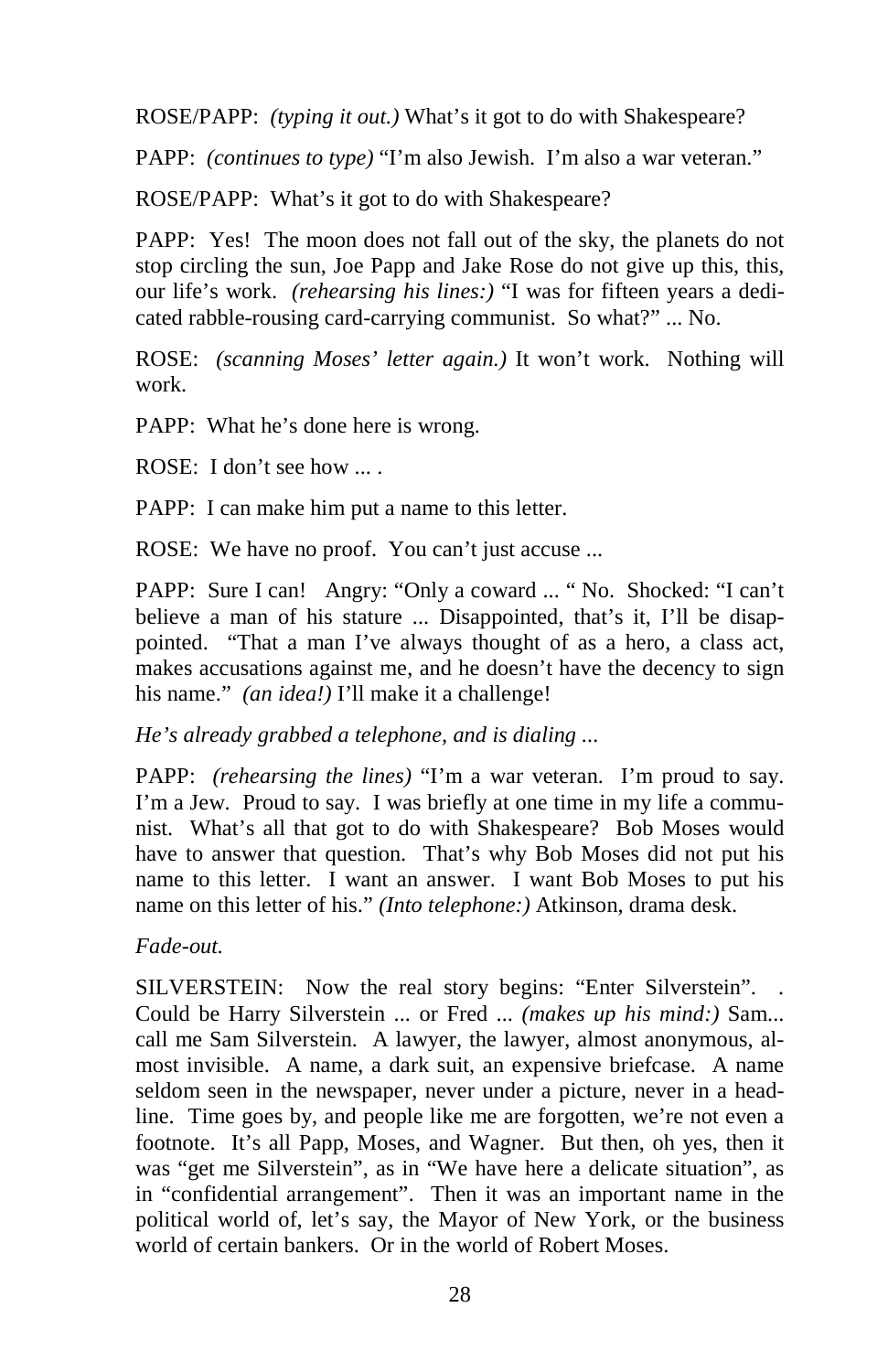*Lights rise on Seligman and, in his home, Robert Moses.* 

SILVERSTEIN: Jesse.

SELIGMAN: Sam. Mr. Moses can give you five minutes.

SILVERSTEIN: Your grandfather's ...?

SELIGMAN: Tap dancing.

SILVERSTEIN: *(nods.)* Hey.

*Seligman leads him into the room. Moses, in his robe, sits in the straight-backed chair, before a portable desk stacked with folders, one of which is open before him. Except he now has a business card in his hand.* 

SILVERSTEIN: I do apologize for intruding, Mr. Moses. It was necessary. This is important.

MOSES: Mr. ... Silverstein*? (Seligman whispers in Moses's ear ...)*  Ah ... those Silversteins.

*He motions for Seligman to bring over a chair for the man, who motions his refusal, remains standing.* 

SILVERSTEIN: This is, you understand, a social visit. *(A nod.)* The public squabble between yourself and Mr. Papp must be ended.

MOSES: Squabble? - Mr. Papp? *(As if trying to remember)* He does what? Theatre, isn't he? In Central Park. Squabble? We don't squabble. We have responsibilities. I am a public ser ...

SILVERSTEIN: One Jew accuses another ...

MOSES: YOU HAVE INTERRUPTED ME, MR. SILVERSTEIN!

*Dead silence. Moses has stood bolt upright, knocking over the portable desk, the folders flying. Moses slowly calms himself. Seligman straightens the desk, gathers together the spilled folders. Moses sits.* 

MOSES: ... Public servant, have been a public servant for forty years. I take my responsibilities, which are considerable, I take my responsibilities with the utmost seriousness.

*Silverstein takes a long time responding.* 

SILVERSTEIN: One Jew, a respected leader, ...

MOSES: Jewish? Me? I am one thousand things before I am incidentally "Jewish".